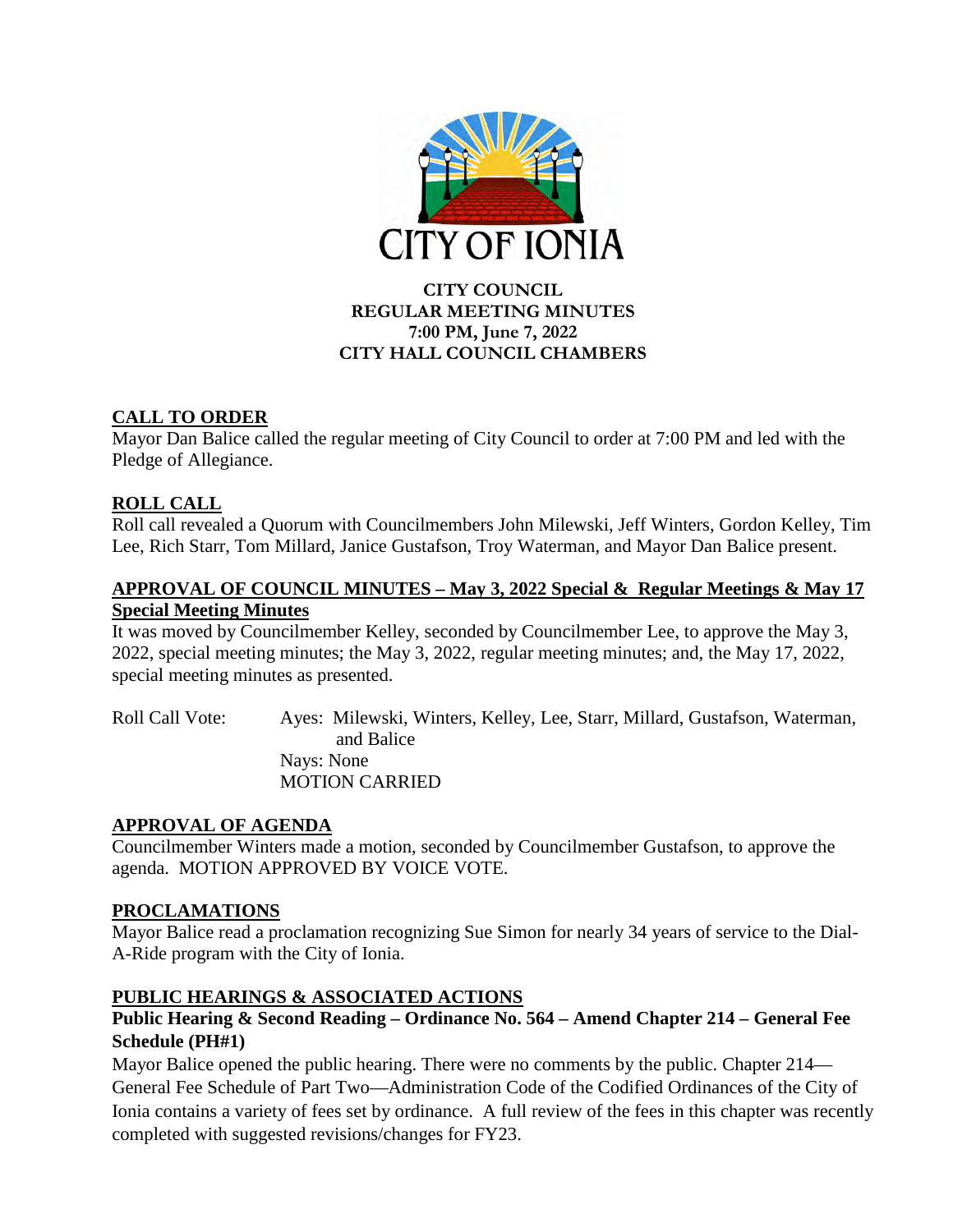| 214.02 Fees in the Traffic Code -<br>Repeal:<br>(a) Bicycle License Fee of \$0.50<br>(b) Bicycle Impounding Fee of \$3.00 |                |                               |
|---------------------------------------------------------------------------------------------------------------------------|----------------|-------------------------------|
|                                                                                                                           |                |                               |
| 214.04 Fees in the Business Regulations and Taxation Code –                                                               |                |                               |
| Change:                                                                                                                   | <u>From:</u>   | To:                           |
| (b) Sidewalk Café Application Fee                                                                                         | \$0            | \$25                          |
| (c) Housing Board of Appeals Application Fee                                                                              | \$0            | \$250                         |
| (d) Outdoor Assembly Application Fee                                                                                      | \$0            | \$250                         |
| 214.05 Fees in the Streets, Utilities and Public Services Code –                                                          |                |                               |
| Change:                                                                                                                   | <u>From:</u>   | To:                           |
| (b) Sidewalk permit Fee                                                                                                   | \$15           | \$25                          |
|                                                                                                                           |                |                               |
|                                                                                                                           | From:          | <u>To:</u>                    |
| (c) Water and Sewer rates and charges                                                                                     |                |                               |
| (1) Water Supply System Rates and Charges                                                                                 |                |                               |
| (A) Facilities maintenance charges - per REU<br>$(REU = 22,000$ gallons)                                                  | $$28/$ quarter | $$30/$ quarter                |
| (B) Commodity rate $-$ per 1,000 gallons                                                                                  | \$3.80         | \$4.00                        |
| (2) Sanitary Sewer system rates and charges                                                                               |                |                               |
| (B) Commodity rate $-$ per 1,000 gallons                                                                                  | \$4.20         | \$4.30                        |
| 214.06 Fees in the Planning and Zoning Code<br>(a) Fees for planning and zoning reviews are as follows:                   |                |                               |
| Change:                                                                                                                   | From:          | <u>To:</u>                    |
| (1) Planned Unit Development (PUD)                                                                                        | \$250          | \$750                         |
| (2) Special Land Use Permit                                                                                               | \$250          | \$500                         |
| (3) Site Condominium                                                                                                      | \$250          | \$750                         |
| (4) Plat Development                                                                                                      | $$400*$        | \$750                         |
| *plus engineering fees of $1\%$ of total cost of the plat                                                                 |                |                               |
| (5) Site Plan Review                                                                                                      | \$250          | $$100 - Staff$<br>$$500 - PC$ |
| (6) Zoning Variance                                                                                                       | \$250          | \$500                         |
| (7) Re-Zoning                                                                                                             | \$370          | \$750                         |
| (8) Street Vacation                                                                                                       | \$280          | \$750                         |
| (9) Open Space Neighborhood                                                                                               | \$0            | \$750                         |
| (10) Accessory Structure                                                                                                  | \$0            | \$25                          |
| $(11)$ Fence                                                                                                              | \$0            | \$25                          |
| (12) New Home Construction/Addition                                                                                       | \$0            | \$<br>25                      |
| (b) Sign fees are as follows:                                                                                             |                |                               |
| (1) Temporary and Portable Signs                                                                                          | \$0            | 25<br>\$                      |
| (2) Permanent Signs                                                                                                       | $$35 - $45$    | \$<br>50                      |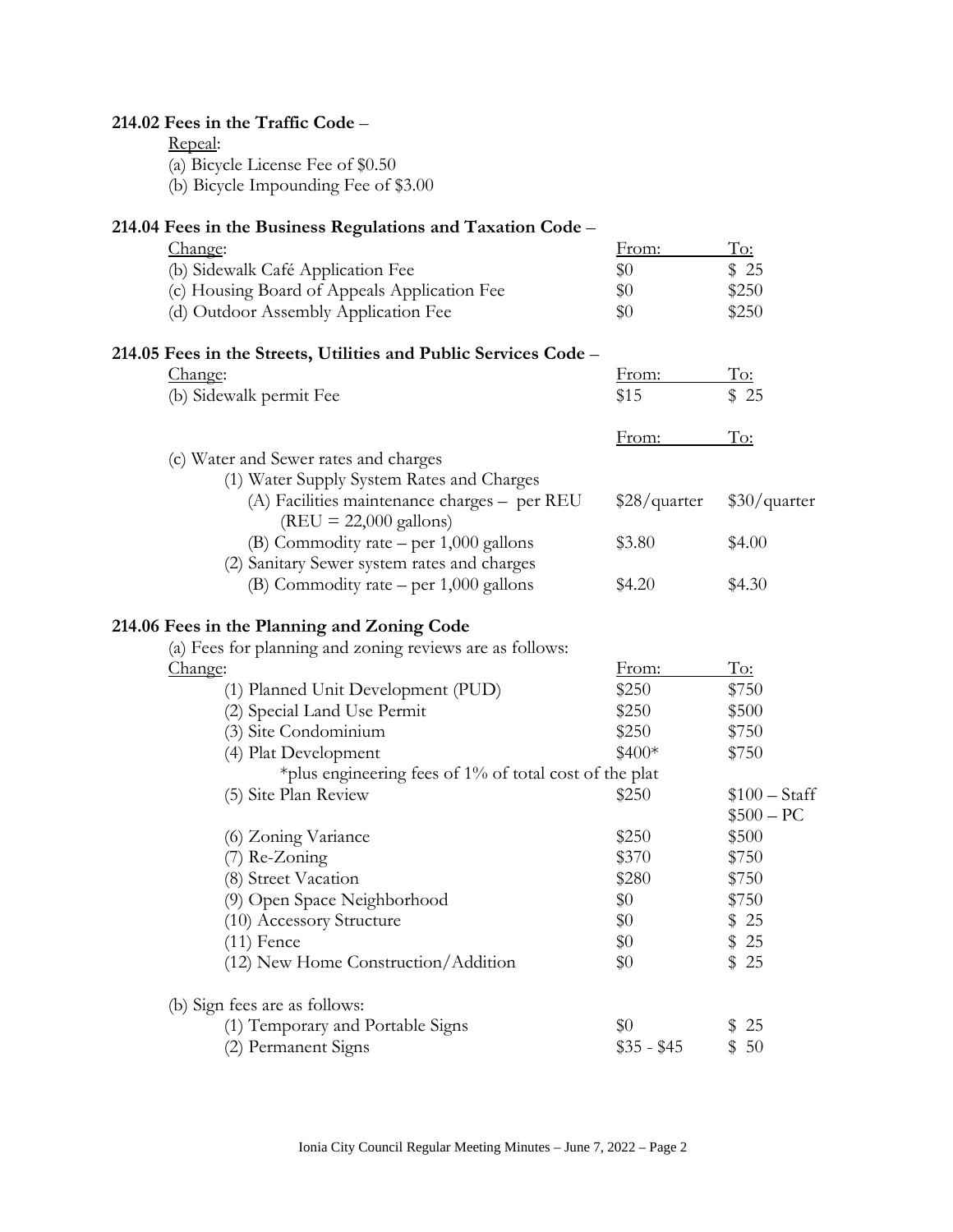A motion was made by Councilmember Millard, seconded by Councilmember Waterman, to approve Ordinance No. 564, an ordinance to revise the General Fee Schedule contained in Chapter 214 of the City Code and to schedule a Public Hearing regarding the proposed ordinance for **7:00 PM, Tuesday, June 7, 2022 at Ionia City Hall**.

Roll Call Vote: Ayes: Milewski, Winters, Kelley, Lee, Starr, Millard, Gustafson, Waterman, and Balice Nays: None MOTION CARRIED

# **CITY OF IONIA IONIA COUNTY, MICHIGAN Ordinance No. 564**

**AN ORDINANCE TO REPEAL SECTION 214.02, ENTITLED "FEES IN THE TRAFFIC CODE," AND TO AMEND SECTION 214.04 ENTITLED "FEES IN THE BUSINESS REGULATION AND TAXATION CODE," SECTION 214.05(b), ENTITLED "FEES IN THE STREETS, UTILITIES AND PUBLIC SERVICES CODE; SIDEWALK PERMITS," AND SECTION 214.06 ENTITLED "FEES IN THE PLANNING AND ZONING CODE," OF CHAPTER 214, "GENERAL FEE SCHEDULE," OF TITLE TWO, "GENERAL PROVISIONS" OF PART TWO, "ADMINISTRATION CODE," OF THE CODIFIED ORDINANCES OF THE CITY OF IONIA**

# **THE CITY OF IONIA HEREBY ORDAINS:**

Section 1. Repeal of Section 214.02. That Section 214.02 of Part Two, Title Two, Chapter 214 of the Codified Ordinances of the City of Ionia is repealed in its entirety as follows:

### **214.02 FEES IN THE TRAFFIC CODE**

(a) Bicycle Licenses. The fee for a bicycle license, as provided for in Section 420.07 of the Traffic Code, is fifty cents (\$0.50).

(b) Bicycle Impounding Fee. The fee for impounding a bicycle, as provided for in Section 420.10(c), is three dollars (\$3.00).

Section 2. Amendment of Section 214.04. That Section 214.04 of Part Two, Title Two, Chapter 214 of the Codified Ordinances of the City of Ionia is amended to read as follows:

### **214.04 FEES IN THE BUSINESS REGULATION AND TAXATION CODE**

#### (a) Transient Merchant's or Peddler's License.

(1) The fee for a transient merchant's or peddler's license, as provided for in Section [868.08,](https://codelibrary.amlegal.com/codes/ionia/latest/ionia_mi/0-0-0-25928#JD_868.08)

is: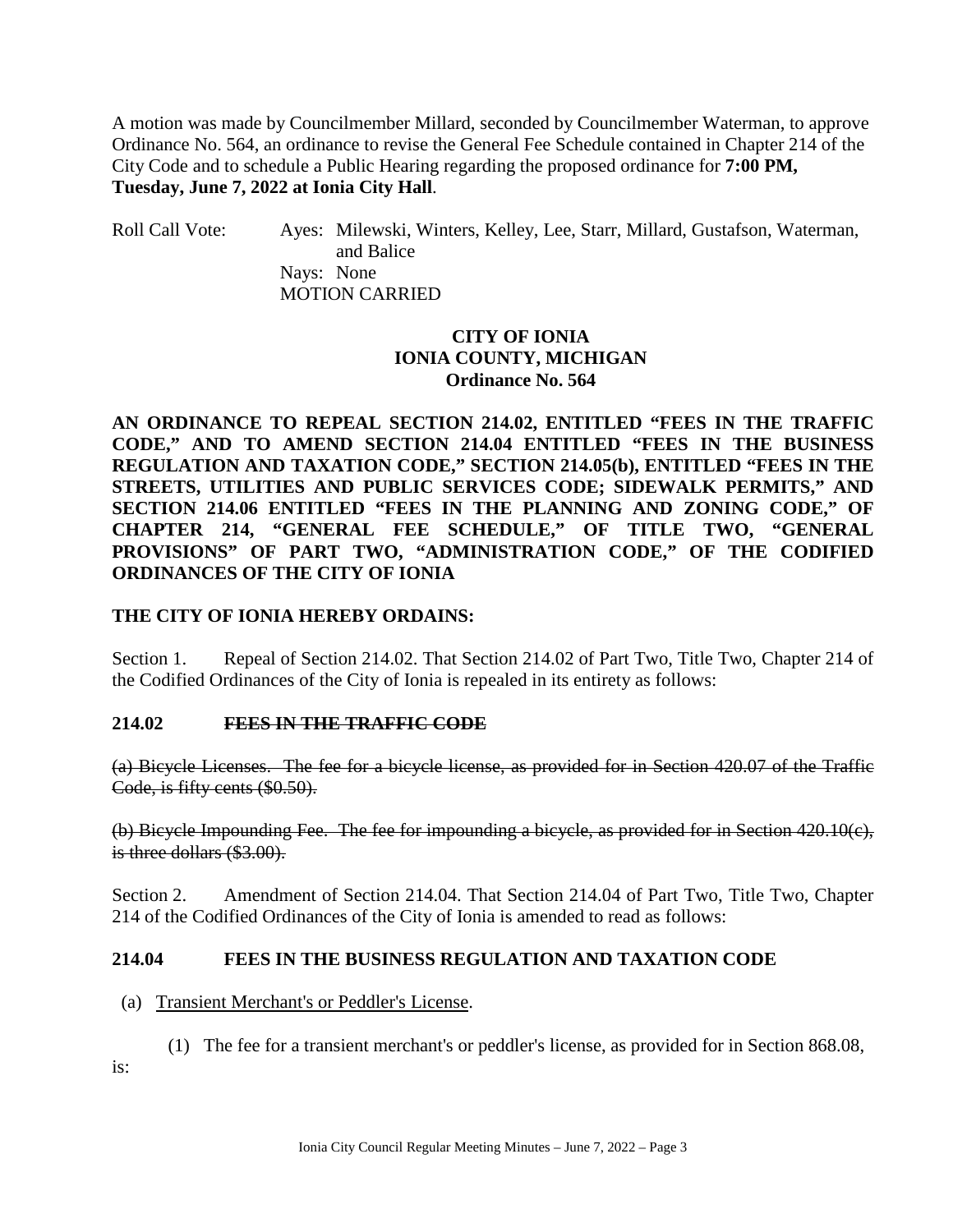| Two days or less   | \$25.00  |
|--------------------|----------|
| One week or less   | \$75.00  |
| Six months or less | \$200.00 |

(2) For every ten thousand dollars (\$10,000) in merchandise for sale, a six hundred dollar (\$600.00) refundable bond is required.

(b) The fee for a sidewalk café application shall be  $$9 \, $25.00$  per application.

### (c) Housing Board of Appeals. The fee for an application with the Housing Board of Appeals shall be \$250.00.

(d) Outdoor Assemblies. The fee for an application to receive an Outdoor Assembly License shall be \$250.00.

Section 3. Amendment of Section 214.05. That Section 214.05 of Part Two, Title Two, Chapter 214 of the Codified Ordinances of the City of Ionia is amended to read as follows:

# **214.05 FEES IN THE STREETS, UTILITIES AND PUBLIC SERVICES CODE.**

(b) Sidewalk Permits. The fee for a permit to construct, rebuild or repair a sidewalk, as provided for in Section 1022.02, is fifteen twenty-five dollars (\$15.00) (\$25.00).

(c) Water and Sewer Rates and Charges.

(1) Water Supply System Rates and Charges. Rates and charges for services and use of the water supply system shall be as set forth below, provided that such rates and charges may be revised from time to time by ordinance of the City Council:

| A. | Facilities maintenance charges:                  |                         |                                             |
|----|--------------------------------------------------|-------------------------|---------------------------------------------|
|    | 000 to 100,000 gallons                           | 1 REU                   | $$28.00/qtr$$ \$30.00/qtr                   |
|    | 100,000 $_{gal.+}$ to 300,000 gallons            | 5 REU                   | \$140.00/qtr \$150.00/qtr                   |
|    | $300,000$ gal. to 1 million gallons              | <b>13 REU</b>           | \$364.00/qtr \$390.00/qtr                   |
|    | 1 million $g_{ab}$ to 2 million gallons          | <b>45 REU</b>           | $$1,260.00$ /qtr $$1,350.00$ /qtr           |
|    | 2 million $g_{\text{alt}}$ to 10 million gallons | <b>90 REU</b>           | \$2,520.00/qtr \$2,700.00/qtr               |
|    | 10 million gallons $+$                           |                         | usage divided by 22,000 gallons $x$ \$28.00 |
|    |                                                  | \$30.00/qtr/REU charge. |                                             |

B. Commodity rate: All water service shall be charged for on the basis of water consumed as determined by the meter installed by the Department in the premises of water users. The commodity rate shall be three dollars and eight cents (\$3.80) four dollars (\$4.00) per thousand metered gallons.

(2) Sanitary Sewer System Rates and Charges. Rates and charges for service and use of the Sanitary Sewer System shall be as set forth below, provided that such rates and charges may be revised from time to time by ordinance of the City Council: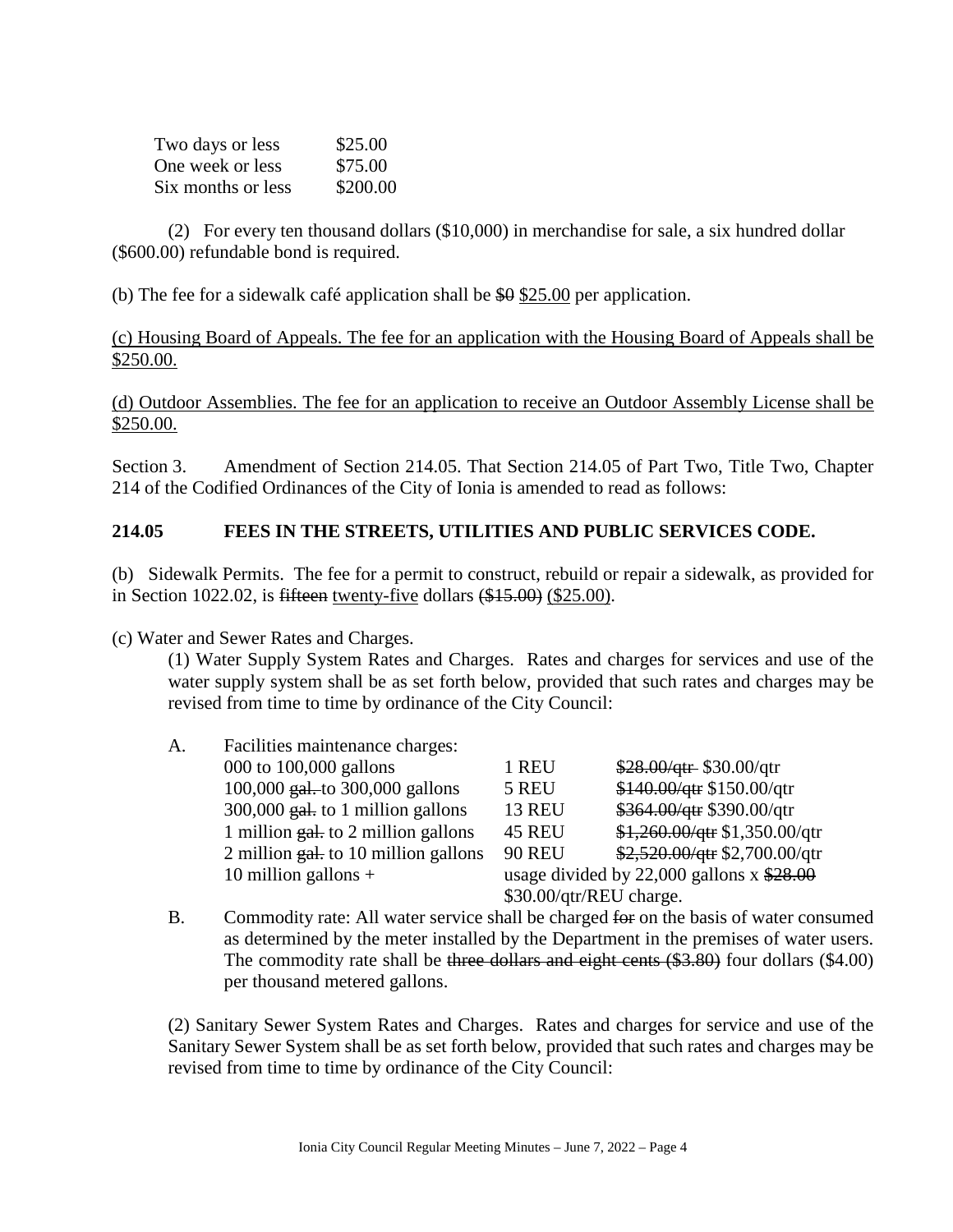B. Commodity rate: All sewage disposal service shall be charged for on the basis of water consumed. Thee commodity rate shall be four dollars and twenty cents (\$4.20) four dollars and thirty cents (\$4.30) per thousand metered gallons.

Section 4. Amendment of Section 214.06. That Section 214.06 of Part Two, Title Two, Chapter 214 of the Codified Ordinances of the City of Ionia is amended to read as follows:

## **214.06 FEES IN THE PLANNING AND ZONING CODE**

(a) Fees for planning and zoning reviews are as follows:

| (1)<br>Planned Unit Development \$250.00                          | \$750.00                                 |
|-------------------------------------------------------------------|------------------------------------------|
| Special Land Use<br>\$250.00<br>(2)                               | \$500.00                                 |
| Site Condominium<br>\$250.00<br>(3)                               | \$750.00                                 |
| \$400.00,<br>(4)<br>Plat Development                              | \$750.00                                 |
| plus engineering fees of 1% of total cost of the plat             |                                          |
| Site Plan Review<br>\$250.00<br>(5)                               | Staff Review: \$100.00                   |
|                                                                   | PC Review:<br>\$500.00                   |
| Zoning Variance<br>\$250.00<br>(6)                                | \$500.00                                 |
| Re-Zoning<br>\$370.00<br>(7)                                      | \$750.00                                 |
| <b>Street Vacating</b><br>\$280.00<br>(8)                         | \$750.00                                 |
| Open Space Neighborhood<br>(9)                                    | \$750.00                                 |
| (10)<br><b>Accessory Structure</b>                                | \$25.00                                  |
| $(11)$ Fence                                                      | \$25.00                                  |
| (12) Home Construction/Addition                                   | \$25.00                                  |
|                                                                   |                                          |
| (b)<br>Fees for signs are as follows:                             |                                          |
| (1)<br><b>Temporary and Portable Signs</b>                        | \$25.00                                  |
| <b>Permanent Signs</b><br>(2)                                     | \$50.00                                  |
|                                                                   |                                          |
| $\left(\frac{b}{c}\right)$ (c) Application fee for land division: |                                          |
| (1) Lot division/lot split                                        | \$75.00 plus \$15 per each resulting lot |
| (2) Lot reconfiguration                                           | \$75.00                                  |
| (3) Lot combination                                               | \$75.00                                  |
| (e) (d) Medical Marihuana facility operators:                     | \$5,000.00                               |

Section 5. Repealer. That all ordinances and parts or ordinances in conflict herewith are repealed to the extent of such conflict.

Section 6. Effective Date. That this Ordinance shall be effective upon its publication in the manner provided by law.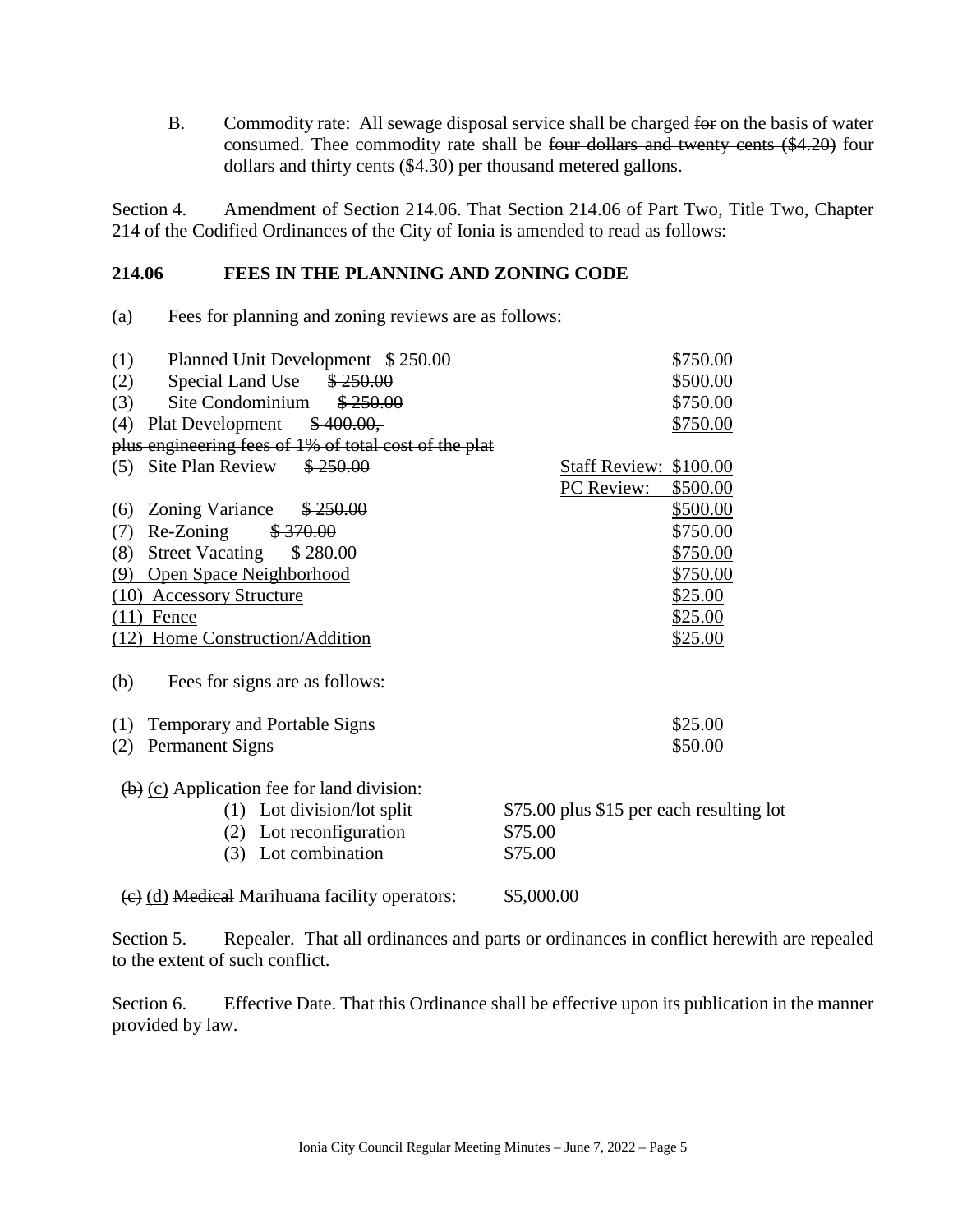# **Public Hearing & Resolution 2022-07; Adopting FY2023, Budget for all City Funds and Setting Millage Rates to Support all Budgets (PH#2)**

Mayor Balice opened the public hearing. There were no comments by the public. A proposed budget for Fiscal Year 2023 for the General and Special Funds was reviewed by Council on May 3, 2022. The budget includes \$6,148,038 in expenditures for the General Fund and \$19,650,582 for all Special Funds, for a total of \$25,798,620. Millage rates to be levied to support these budgets include:

| <b>FUND</b>                   | <b>PURPOSE</b>                 | <b>MILLAGE</b>    |
|-------------------------------|--------------------------------|-------------------|
| General Fund                  | Operating                      | $3.00$ mills*     |
| General Fund                  | <b>Public Safety Apparatus</b> | $1.15$ mills*     |
| General Fund                  | Theatre Improvements           | $1.00$ mills*     |
| General Fund                  | Parks System Improvements      | $1.00$ mills*     |
| Solid Waste Fund              | Solid Waste Disposal           | $2.00$ mills**    |
| <b>Environmental Response</b> | Operating                      | $0.1008$ mills*** |
| Dial-A-Ride                   | Public Transportation          | $0.7492$ mills*   |
| <b>TOTAL</b>                  |                                | $9.0000$ mills    |

\*Authorized by City Charter \*\*Authorized by Ord. No. 437; \*\*\*Authorized by Ord No. 530 Millage to be levied in the DDA District to support DDA operations includes 2.00 mills.

|                                                    | $21 - 22$      | $22 - 23$     |
|----------------------------------------------------|----------------|---------------|
|                                                    | Amended Budget | RECOMMENDED   |
| <b>GL</b> Number                                   |                |               |
|                                                    |                |               |
| Fund 101 - GENERAL:                                | 6,741,781.00   | 6,148,038.00  |
| Fund 202 - MAJOR STREETS:                          | 816,800.00     | 649,500.00    |
| Fund 203 - LOCAL STREETS:                          | 736,500.00     | 322,500.00    |
| Fund 205 - PUBLIC SAFETY VEHICLE FUND:             | 0.00           | 313,000.00    |
| Fund 228 - SOLID WASTE FUND:                       | 524,700.00     | 534,100.00    |
| Fund 239 - PARKS - FACILITIES IMPROVEMENTS:        | 545,500.00     | 1,092,500.00  |
| Fund 245 - INDUSTRIAL PARK LDFA:                   | 0.00           | 84,050.00     |
| Fund 247 - BROWNFIELD DEVELOPMENT:                 | 0.00           | 239,000.00    |
| Fund 248 - DOWNTOWN DEVELOPMENT OPERATING:         | 309,000.00     | 406,100.00    |
| Fund 249 - RECREATION DEPARTMENT:                  | 423,406.00     | 422,066.00    |
| Fund 250 - THEATRE FUND:                           | 231,150.00     | 247,000.00    |
| Fund 265 - DRUG FORFEITURE:                        | 1,000.00       | 6,000.00      |
| Fund 266 - PUBLIC SAFETY DONATIONS:                | 5,000.00       | 5,000.00      |
| Fund 406 - SIDEWALK PROGRAM:                       | 7,500.00       | 500.00        |
| Fund 412 - ENVIRONMENTAL RESPONSE (FORMERLY BOND): | 37,500.00      | 16,200.00     |
| Fund 420 - CAPITAL IMPROVEMENT PROJECTS:           | 1,157,500.00   | 1,800,000.00  |
| Fund 588 - DIAL-A-RIDE:                            | 1,165,559.00   | 1,140,634.00  |
| Fund 590 - SEWER DEPT.:                            | 3,919,800.00   | 4,656,724.00  |
| Fund 591 - WATER DEPT.:                            | 3,292,600.00   | 3,409,008.00  |
| Fund 598 - IONIA REGIONAL UTILITIES AUTHORITY:     | 2,732,000.00   | 3,756,500.00  |
| Fund 661 - CENTRAL GARAGE:                         | 496,450.00     | 550,200.00    |
|                                                    |                |               |
| <b>Report Totals:</b>                              | 23,143,746.00  | 25,798,620.00 |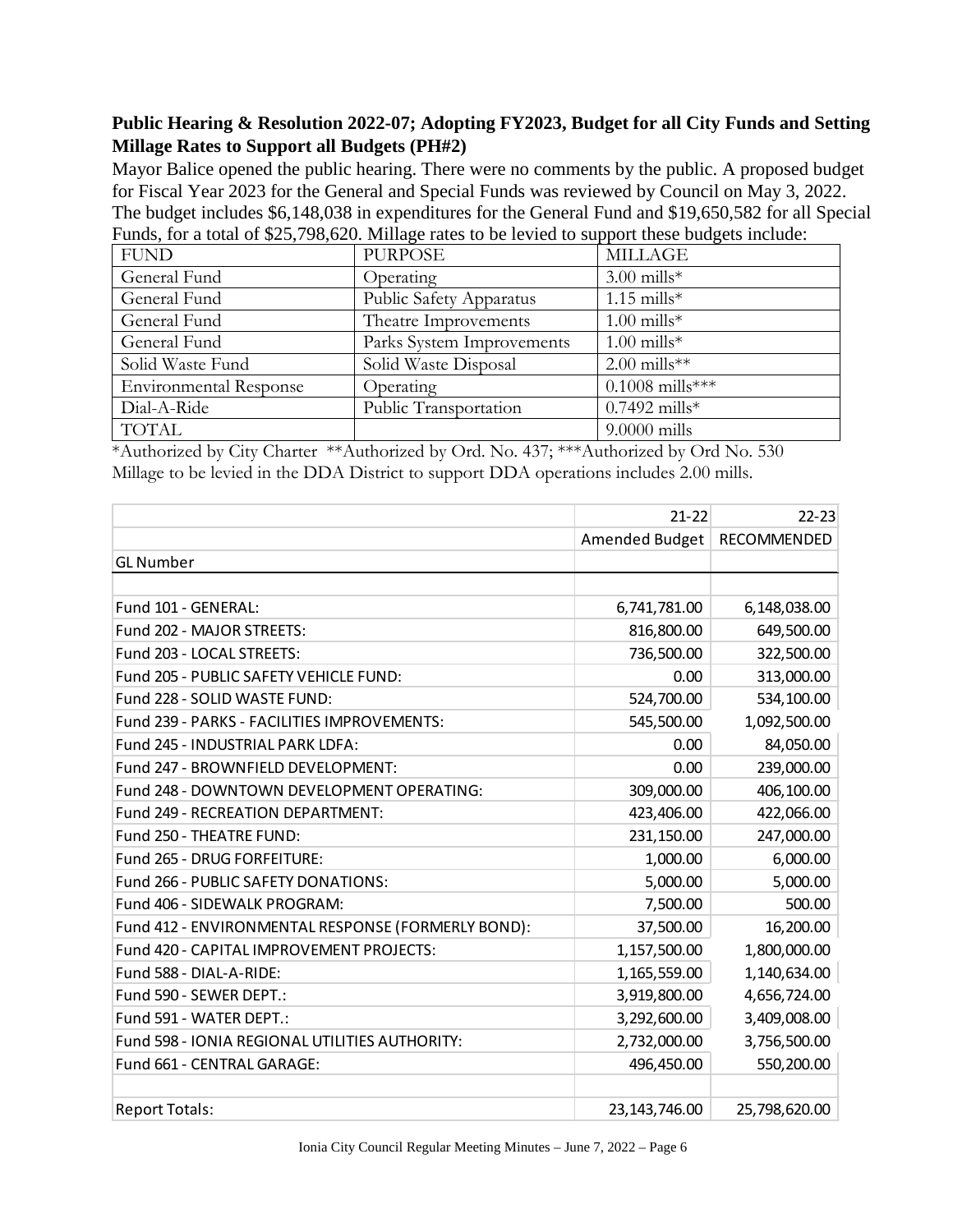A motion was made by Councilmember Kelley, seconded by Councilmember Winters, to approve Budget Appropriation Resolution 2022-07, which will adopt the FY 2023 budget for all City Funds and set the millage rates to support these budgets. It was noted that while underfunding of municipal water systems is common practice elsewhere, Ionia has been able to allow for incremental increases by following a plan that was put into place many years ago to replace water and sewer systems without giant increases in rates.

Roll Call Vote: Ayes: Winters, Kelley, Lee, Starr, Millard, Gustafson, Waterman, Milewski, and Balice Nays: None MOTION CARRIED Resolution 2022-07



#### **A RESOLUTION BY THE CITY COUNCIL OF THE CITY OF IONIA ADOPTING THE FISCAL YEAR 2022-2023 BUDGET FOR ALL CITY FUNDS AND SETTING THE MILLAGE RATE TO SUPPORT SAID BUDGET**

**WHEREAS** pursuant to MCL 141.412 and Section 5.05 of the City Charter, notice of a public hearing on the proposed budget was published in a newspaper of general circulation on May 14, 2022 and a public hearing on the proposed budget was held on June 7, 2022, now, therefore,

**BE IT RESOLVED** that the proposed 2022-2023 Fiscal Year Budget be adopted and that commencing July 1, 2022 and ending June 30, 2023, the following revenues and expenditures are hereby established and appropriated on a governmental fund basis.

**BE IT FURTHER RESOLVED** that the estimated revenues and expenditures for Fiscal Year 2022-2023 are as follows:

|                           | Revenues    | <b>Expenditures</b> |
|---------------------------|-------------|---------------------|
| General Fund              |             |                     |
| <b>Property Taxes</b>     | \$613,000   |                     |
| Income Taxes              | \$2,350,000 |                     |
| <b>State Revenues</b>     | \$2,150,000 |                     |
| Charges for Service       | \$639,000   |                     |
| License and Permits       | \$268,000   |                     |
| Interest                  | \$10,000    |                     |
| Miscellaneous             | \$134,600   |                     |
| Council                   |             | \$45,050            |
| City Manager              |             | \$328,933           |
| Elections                 |             | \$15,000            |
| Accounting                |             | \$465,382           |
| Independent Audit         |             | \$4,500             |
| Income Tax Administration |             | \$114,553           |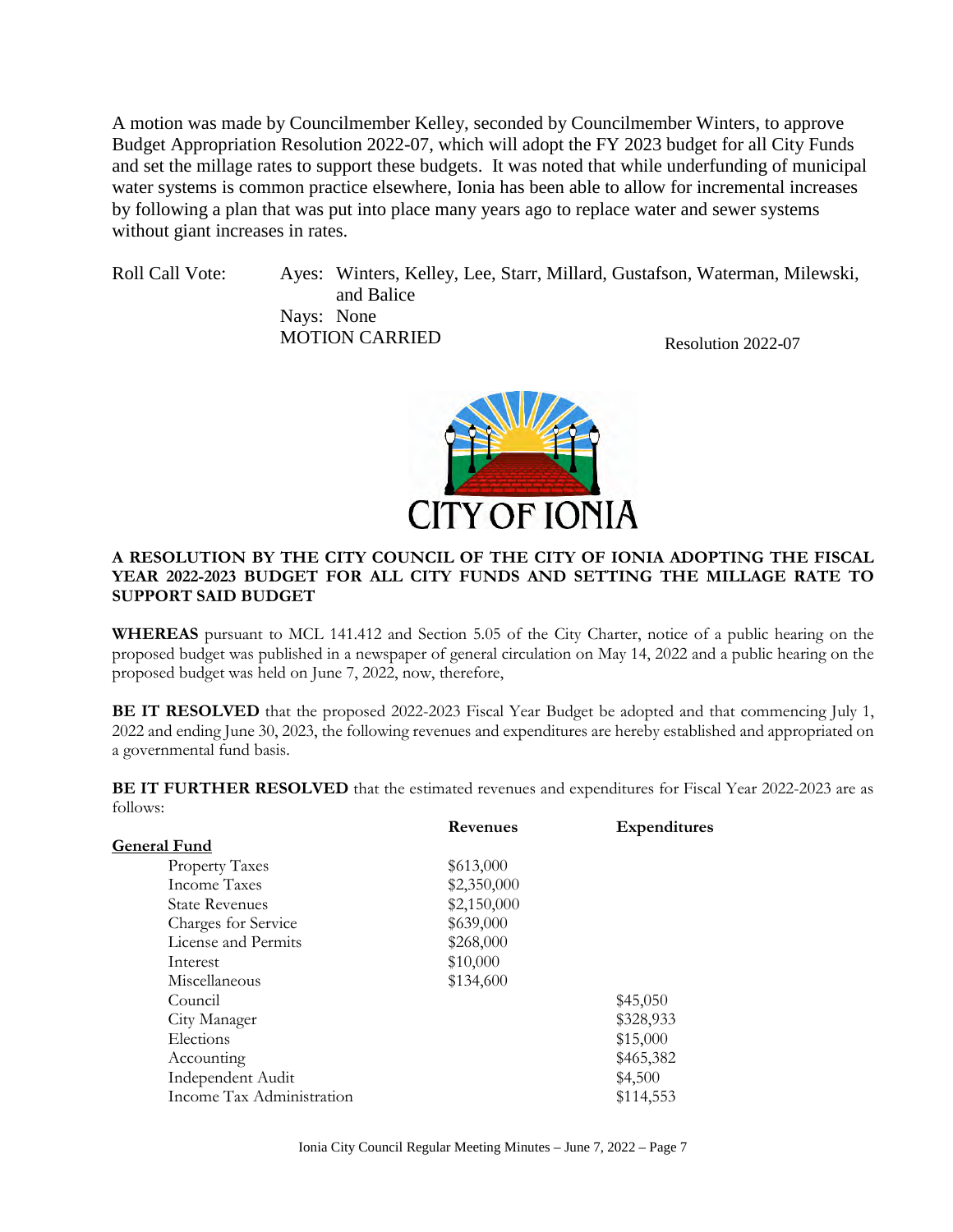| Front Office                            |                    | \$185,076                    |
|-----------------------------------------|--------------------|------------------------------|
| Planning & Zoning                       |                    | \$43,100                     |
| Assessor                                |                    | \$52,500                     |
| City Legal Fees                         |                    | \$80,000                     |
| <b>Board of Review</b>                  |                    | \$1,000                      |
| Festivals & Events                      |                    | \$8,000                      |
|                                         |                    | \$125,250                    |
| Data Processing Department              |                    |                              |
| Clerk                                   |                    | \$33,500                     |
| Building – Grounds                      |                    | \$216,200                    |
| Other Offices                           |                    | \$173,750                    |
| Ambulance                               |                    | \$45,000                     |
| Public Safety                           |                    | \$3,066,844                  |
| <b>Street Lights</b>                    |                    | \$118,500                    |
| Oak Hill Cemetery                       |                    | \$45,000                     |
| Contributions - Other Funds             |                    | \$945,000                    |
| TOTAL                                   | \$6,164,600        | \$6,148,038                  |
|                                         | Revenues           | Expenditures                 |
|                                         |                    | <b>Special Revenue Funds</b> |
| Major Street Fund                       | \$1,022,917        | \$649,500                    |
| <b>Local Street Fund</b>                | \$455,001          | \$322,500                    |
| Solid Waste Fund                        | \$537,100          | \$534,100                    |
| Recreation Fund                         | \$406,610          | \$422,066                    |
| Drug Forfeiture Fund                    | \$1,000            | \$6,000                      |
| Public Safety Special Donations Fund    | \$4,500            | \$5,000                      |
| Public Safety Vehicle Replacement Fund  | \$160,100          | \$313,000                    |
|                                         | \$1,148,250        | \$1,092,500                  |
| Parks Facilities Improvement Fund       |                    |                              |
|                                         |                    | <b>Capital Project Funds</b> |
| Sidewalk Program Fund                   | \$500              | \$500                        |
| Environmental Response Fund             | \$14,900           | \$16,620                     |
| Capital Improvement Projects Fund       | \$1,800,000        | \$1,800,000                  |
|                                         |                    | <b>Enterprise Funds</b>      |
| Theatre                                 | \$184,800          | \$247,000                    |
| Dial-A-Ride Fund                        | \$1,072,982        | \$1,140,634                  |
| Sewer Fund                              | \$3,746,000        | \$4,656,724                  |
| Water Fund                              | \$3,588,000        | \$3,409,008                  |
|                                         |                    |                              |
|                                         |                    | <b>Internal Service Fund</b> |
| Central Garage Fund                     | \$482,100          | \$550,200                    |
|                                         |                    | <b>Permanent Fund</b>        |
| Cemetery Trust Fund                     | \$5                | $$-0-$                       |
|                                         |                    | <b>Component Units</b>       |
| Downtown Development Authority Fund     | \$306,550          | \$406,100                    |
| LDFA                                    | $$-0-$             | \$84,050                     |
| Brownfield                              | \$90               | \$239,000                    |
| Ionia Regional Utilities Authority Fund | <u>\$2,489,700</u> | \$3,756,500                  |
|                                         |                    |                              |
| <b>TOTAL</b>                            | \$23,585,700       | \$25,798,620                 |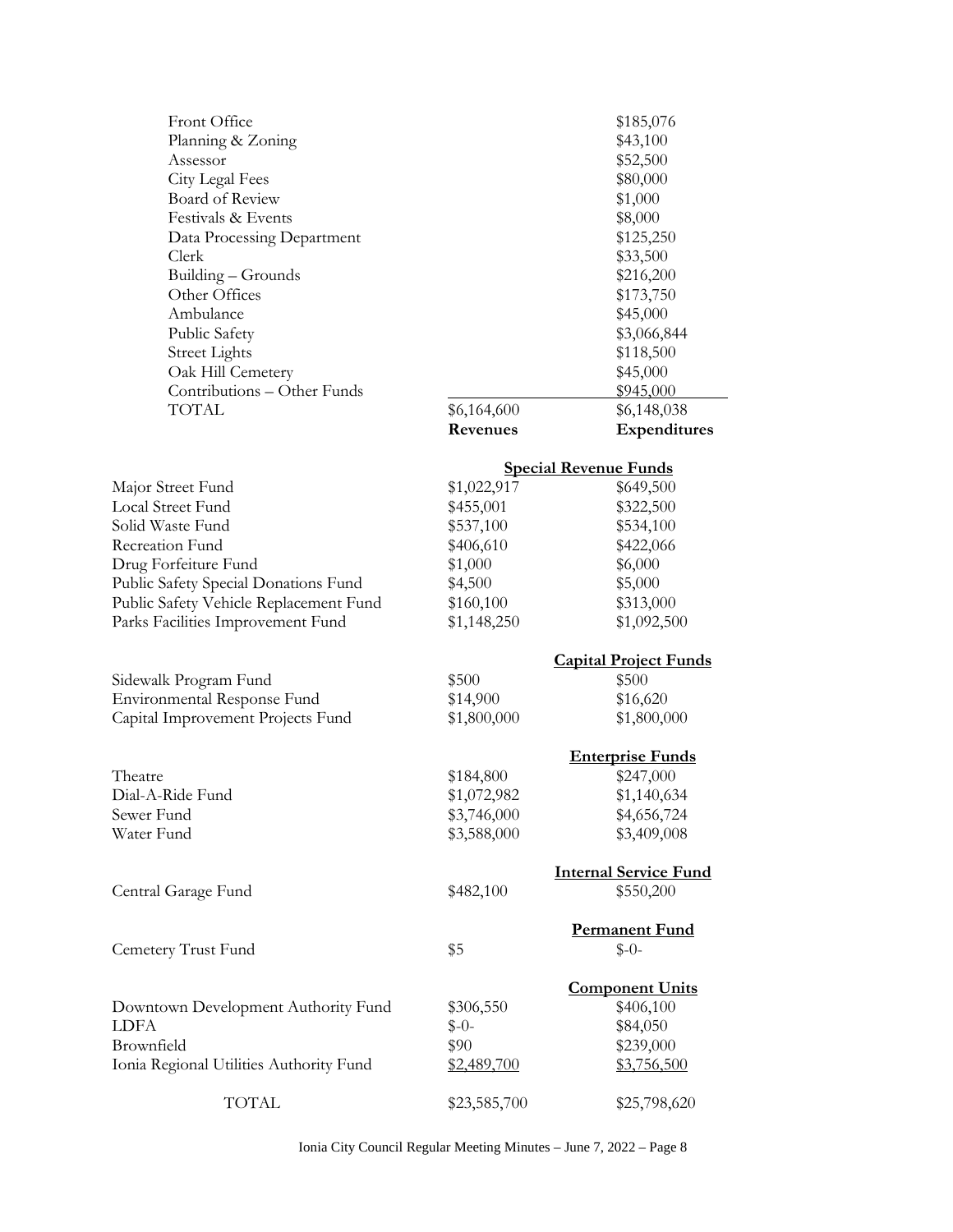The ability to meet all expenditures shall be from available surplus in each fund.

**BE IT FURTHER RESOLVED** that the approved employee positions on the Position Roster List contained in the budget by appropriation values shall limit the number of employees who can be employed and no funds are appropriated for any regular full or part-time position or employee not on the Approved Position Roster, unless approved by resolution of the City Council.

**BE IT FURTHER RESOLVED** that to meet the operational requirements of the below referenced funds that all of the following millage rates be approved and levied by the City on the Summer 2022 property tax bill:

| <b>FUND</b>                   | <b>PURPOSE</b>            | <b>MILLAGE</b> |
|-------------------------------|---------------------------|----------------|
| General Fund                  | General Operating         | $3.00$ mills*  |
| General Fund                  | Public Safety Apparatus   | $1.15$ mills*  |
| General Fund                  | Theatre Improvements      | $1.00$ mills*  |
| General Fund                  | Parks System Improvements | $1.00$ mills*  |
| Solid Waste Fund              | Solid Waste Disposal      | $2.00$ mills** |
| <b>Environmental Response</b> | Operating                 | .1008 mills*** |
| Dial-A-Ride                   | Public Transportation     | .7492 mills*   |
|                               | <b>TOTAL</b>              | $9.000$ mills  |

\* Authorized by the City Charter

\*\* Authorized by Ordinance No. 437 of the City Code

\*\*\* Authorized by Ordinance No. 530 of the City Code

**BE IT FURTHER RESOLVED** that 2.00 mills be levied against all real and personal property located in the Downtown Development District for the purpose of offsetting the expenses associated with operating the Downtown Development Authority and financing improvements within the District; and,

**BE IT FURTHER RESOLVED** that the Capital Improvement Plan proposed as part of the Fiscal Year 2022-2023 budget is hereby approved as an illustrative list of potential future City projects.

**BE IT FURTHER RESOLVED** that the City Manager is hereby authorized to make budgetary transfers within the appropriation centers established throughout this budget. All transfers between appropriations may be made only by further resolution of the City Council pursuant to Section 5.04 of the City Charter and Section 19(2) of the provisions of the Michigan Uniform Accounting and Budget Act.

**BE IT FURTHER RESOLVED** that the City Council may, by resolution, make additional appropriations during the 2022-2023 Fiscal Year for unanticipated expenditures required of the City, but such expenditures shall not exceed the amount by which actual and anticipated revenues of the fiscal year are exceeding the revenues as estimated in the budget unless the appropriations are necessary to relieve an emergency endangering the public health, peace, or safety.

This Resolution shall take effect on July 1, 2022.

# **PUBLIC COMMENT**

Ionia Community Library Director Dale Parus aid that Library staff have been busy giving public tours of the proposed new library site. Many items were left by Mercantile Bank that the library will be able to use, and the excess is being sold to the public. Mr. Parus invited the City Council to tour the building.

### **OLD BUSINESS**

None.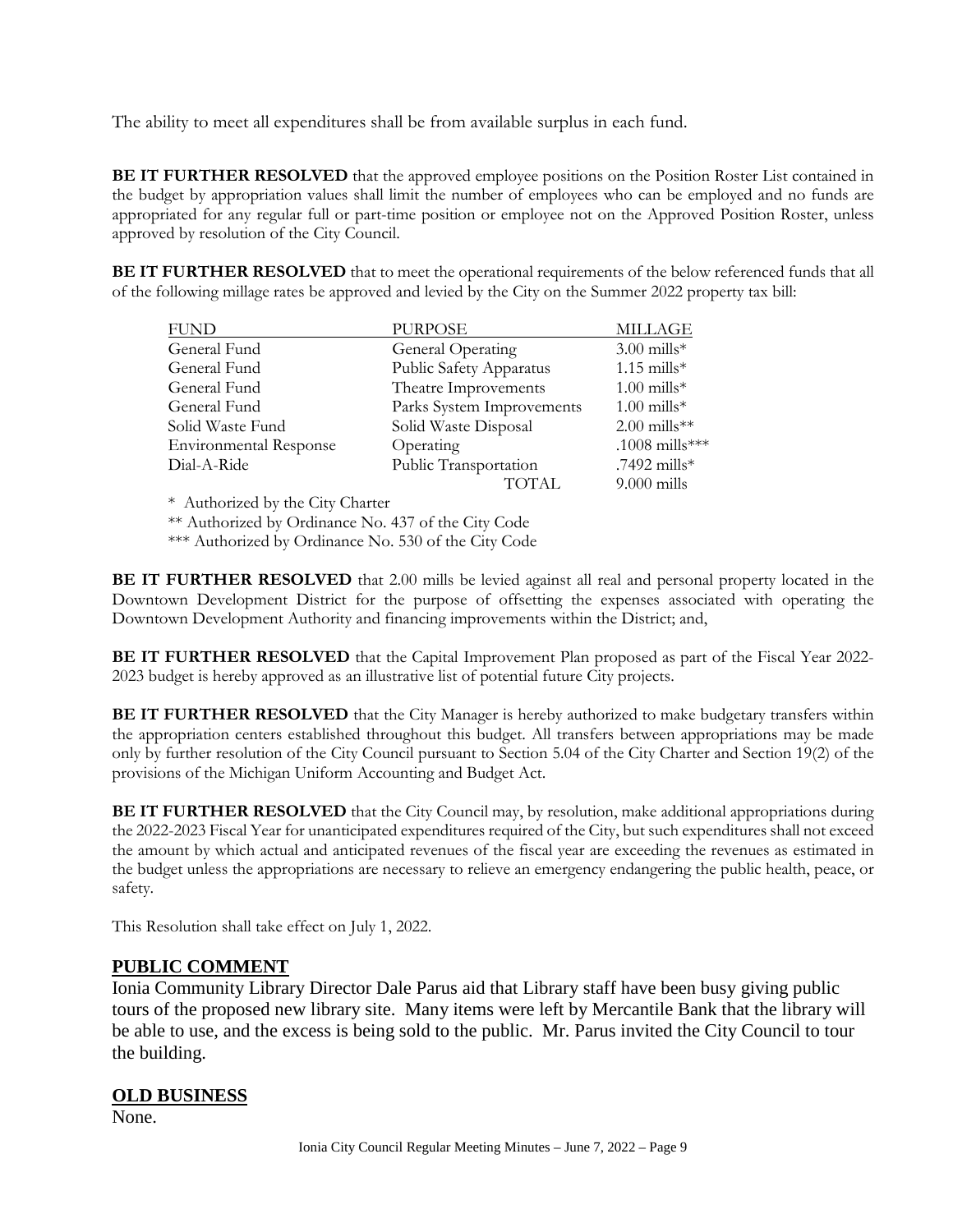#### **NEW BUSINESS**

#### **Fiscal Year 2021-2022 Budget Amendment #3 (NB#1)**

The 2021-2022 fiscal year ends on June  $30<sup>th</sup>$ . In preparation for the end of the fiscal year it is necessary for the current budget to be amended one last time so that anticipated revenues and expenditures correspond with the City's financial statements. The current fiscal year budget has been amended twice previously by Council, on October 5 and January 4. City Manager Garland highlighted the proposed changes.

A motion was made by Councilmember Gustafson, seconded by Councilmember Milewski, to approve Budget Amendment #3 to the FY21-22 budget.

Roll Call Vote: Ayes: Kelley, Lee, Starr, Millard, Gustafson, Waterman, Milewski, Winters, and Balice Nays: None MOTION CARRIED

#### **FY 21-22 Council Budget Adjustment #3**

|                                                               |                                                  |                       |              | Proposed            |
|---------------------------------------------------------------|--------------------------------------------------|-----------------------|--------------|---------------------|
|                                                               |                                                  | $21 - 22$             | Proposed     | <b>Budget After</b> |
|                                                               |                                                  | <b>Amended Budget</b> | Amendment #3 | Amendment           |
| <b>Fund: 101 GENERAL</b><br><b>Account Category: Revenues</b> |                                                  |                       |              |                     |
| 101-000.000-409.000                                           | <b>CURRENT PROPERTY TAXES</b>                    | 532,000               | 28,000       | 560,000             |
| 101-000.000-425.000                                           | <b>INCOME TAX REVENUES</b>                       | 2,225,000             | 75,000       | 2,300,000           |
| 101-000.000-427.000                                           | PAYMENT IN LIEU OF TAX<br>PENALTIES AND INTEREST | 17,000                | 7,000        | 24,000              |
| 101-000.000-445.000                                           | <b>ON TAXS</b><br>PROPERTY TAX                   | 15,000                | 4,000        | 19,000              |
| 101-000.000-447.000                                           | <b>ADMINISTRATIVE FE</b>                         | 47,000                | 6,000        | 53,000              |
| 101-000.000-450.000                                           | <b>LICENSES AND PERMITS</b>                      | 65,000                | 8,000        | 73,000              |
| 101-000.000-453.000                                           | <b>CODE ENFORCEMENT FEES</b>                     | 750                   | 1,750        | 2,500               |
| 101-000.000-528.000                                           | FEDERAL GRANTS - OTHER                           | 584,000               | (584,000)    |                     |
| 101-000.000-569.000                                           | <b>STATE GRANT</b><br><b>LOCAL COMMUNITY</b>     |                       | 1,750        | 1,750               |
| 101-000.000-573.000                                           | STABILIZATION SHARE<br><b>APPR</b>               | 78,000                | 70,000       | 148,000             |
| 101-000.000-659.000                                           | <b>DISTRICT COURT FINES</b>                      | 13,500                | (6,500)      | 7,000               |
| 101-000.000-665.000                                           | <b>INTEREST</b><br><b>DONATIONS - BLOCKER</b>    | 10,000                | (1,000)      | 9,000               |
| 101-000.000-675.010                                           | <b>MEMORIAL</b>                                  |                       | 6,500        | 6,500               |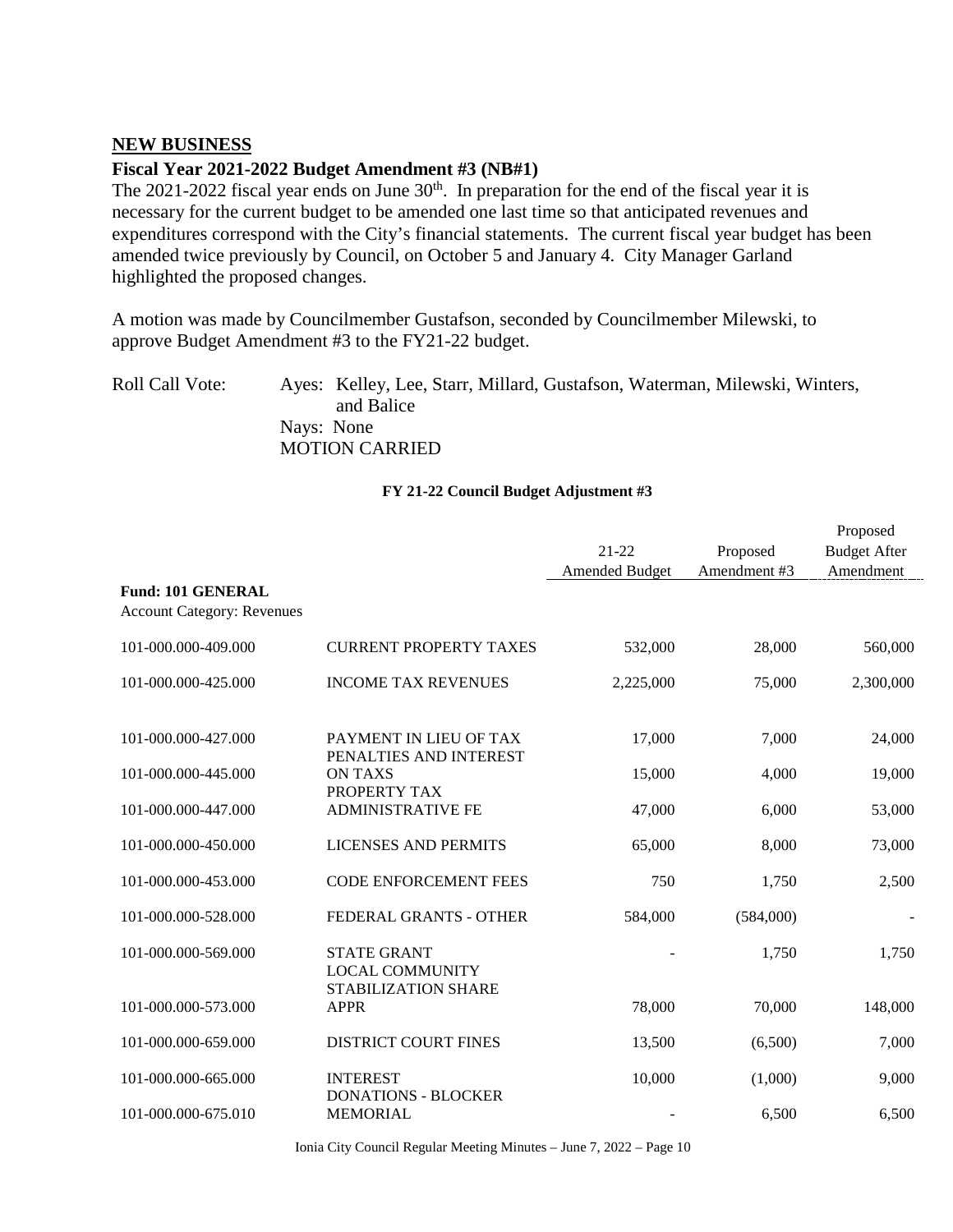| 101-000.000-688.000                                                  | <b>OTHER REVENUE</b>                                | 20,000    | 20,000    | 40,000    |
|----------------------------------------------------------------------|-----------------------------------------------------|-----------|-----------|-----------|
| 101-000.000-688.345                                                  | <b>OTHER INCOME - PUBLIC</b><br><b>SAFETY</b>       | 14,000    | 12,000    | 26,000    |
|                                                                      | PUB SAFETY - DDRIVER                                |           |           |           |
| 101-000.000-688.346                                                  | <b>REIMB</b>                                        | 2,000     | (1,000)   | 1,000     |
| 101-000.000-695.000                                                  | <b>SALE OF PROPERTY</b>                             | 10,000    | 4,500     | 14,500    |
| Revenues                                                             |                                                     | 7,075,750 | (348,000) | 6,727,750 |
| <b>Account Category: Expenditures</b><br>Department: 101.000 COUNCIL |                                                     |           |           |           |
| 101-101.000-702.000                                                  | <b>SALARY &amp; WAGES</b>                           | 13,000    | 1,000     | 14,000    |
| 101-101.000-727.000                                                  | <b>OFFICE SUPPLIES</b><br>TRANSPORTATION AND        | 600       | 1,000     | 1,600     |
| 101-101.000-860.000                                                  | <b>TRAINING</b>                                     | 2,000     | (2,000)   |           |
| 101-101.000-861.000                                                  | MEMBERSHIP AND DUES                                 | 18,700    | 800       | 19,500    |
| Total Dept 101.000 - COUNCIL                                         |                                                     | 38,600    | 800       | 39,400    |
| Department: 172.000 CITY MANAGER                                     |                                                     |           |           |           |
| 101-172.000-702.000                                                  | <b>SALARY &amp; WAGES</b><br>PAYROLL TAXES & FRINGE | 193,700   | 3,800     | 197,500   |
| 101-172.000-710.000                                                  | <b>BENEFIT</b>                                      | 110,655   | 4,345     | 115,000   |
| 101-172.000-727.000                                                  | <b>OFFICE SUPPLIES</b><br>TRANSPORTATION AND        | 1,200     | 400       | 1,600     |
| 101-172.000-860.000                                                  | <b>TRAINING</b>                                     | 1,200     | 600       | 1,800     |
| 101-172.000-861.000                                                  | MEMBERSHIP AND DUES                                 | 2,200     | (1,450)   | 750       |
| Total Dept 172.000 - CITY MANAGER                                    |                                                     | 313,955   | 7,695     | 321,650   |
| Department: 191.000 ELECTIONS                                        |                                                     |           |           |           |
| 101-191.000-727.000                                                  | <b>OFFICE SUPPLIES</b><br><b>CONTRACTUAL &amp;</b>  | 1,200     |           |           |
| 101-191.000-801.000                                                  | PROFESSIONAL SEV                                    | 5,000     | 2,000     | 7,000     |
| Total Dept 191.000 - ELECTIONS                                       |                                                     | 6,200     | 2,000     | 8,200     |
| Department: 208.000 PLANNING & ZONING                                |                                                     |           |           |           |
| 101-208.000-956.000                                                  | MISCELLANEOUS EXPENSE                               | 75        | 75        | 150       |
| Total Dept 208.000 - PLANNING & ZONING                               |                                                     | 32,575    | 75        | 32,650    |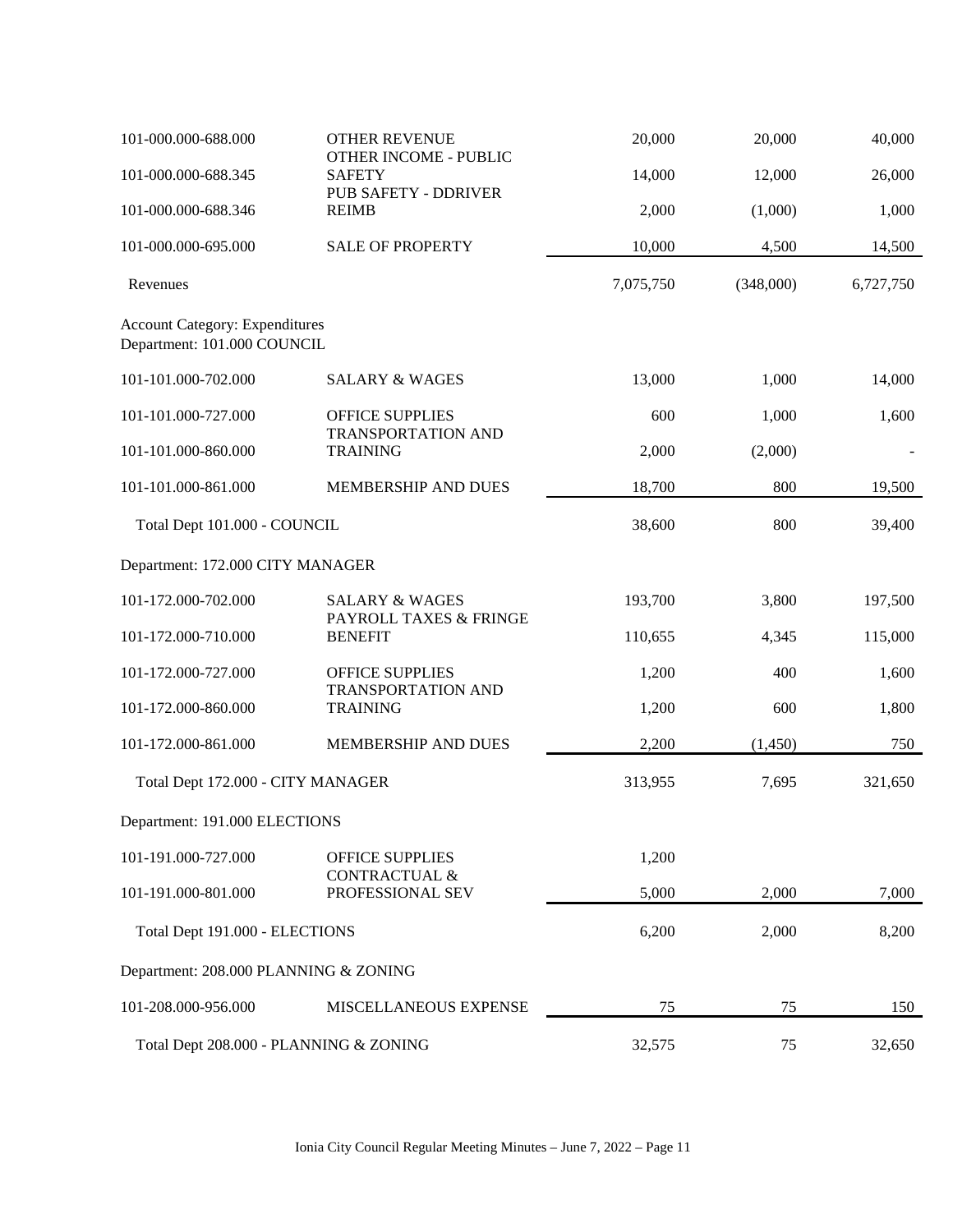| Department: 209.000 ASSESSOR            |                                                                       |         |          |         |
|-----------------------------------------|-----------------------------------------------------------------------|---------|----------|---------|
| 101-209.000-801.000                     | CONTRACTUAL &<br>PROFESSIONAL SEV                                     | 45,600  | 4,400    | 50,000  |
| Total Dept 209.000 - ASSESSOR           |                                                                       | 48,100  | 4,400    | 52,500  |
| Department: 210.000 CITY LEGAL FEES     |                                                                       |         |          |         |
| 101-210.000-801.000                     | CONTRACTUAL &<br>PROFESSIONAL SEV                                     | 65,000  | 50,000   | 115,000 |
| Total Dept 210.000 - CITY LEGAL FEES    |                                                                       | 65,000  | 50,000   | 115,000 |
| Department: 248.000 FESTIVAL & EVENTS   |                                                                       |         |          |         |
| 101-248.000-707.000                     | <b>CENTRAL GARAGE</b><br><b>ALLOCATION</b><br>PAYROLL TAXES & FRINGE  | 4,000   | 2,000    | 6,000   |
| 101-248.000-710.000                     | <b>BENEFIT</b>                                                        | 2,200   | 800      | 3,000   |
| 101-248.000-940.000                     | <b>EQUIPMENT RENTAL</b>                                               | 600     | 400      | 1,000   |
| Total Dept 248.000 - FESTIVAL & EVENTS  |                                                                       | 7,150   | 3,200    | 10,350  |
| Department: 260.000 CLERK               |                                                                       |         |          |         |
| 101-260.000-702.000                     | <b>SALARY &amp; WAGES</b>                                             | 10,500  | 2,500    | 13,000  |
| 101-260.000-710.000                     | PAYROLL TAXES & FRINGE<br><b>BENEFIT</b><br><b>TRANSPORTATION AND</b> | 4,500   | (2,500)  | 2,000   |
| 101-260.000-860.000                     | <b>TRAINING</b>                                                       | 500     | 1,000    | 1,500   |
| Total Dept 260.000 - CLERK              |                                                                       | 31,750  | 1,000    | 32,750  |
| Department: 265.000 BUILDINGS - GROUNDS |                                                                       |         |          |         |
| 101-265.000-920.000                     | PUBLIC UTILITIES                                                      | 11,100  | 2,900    | 14,000  |
| 101-265.000-980.000                     | <b>CAPITAL OUTLAY</b>                                                 | 40,000  | (20,000) | 20,000  |
|                                         | Total Dept 265.000 - BUILDINGS - GROUNDS                              | 206,800 | (17,100) | 189,700 |
| Department: 289.000 OTHER OFFICES       |                                                                       |         |          |         |
| 101-289.000-729.000                     | <b>CREDIT CARD FEES</b>                                               | 2,250   | 1,750    | 4,000   |
| Total Dept 289.000 - OTHER OFFICES      |                                                                       | 672,250 | 1,750    | 674,000 |
| Department: 344.000 AMBULANCE           |                                                                       |         |          |         |
| 101-344.000-803.000                     | AMBULANCE SERVICE                                                     | 42,000  | 1,000    | 43,000  |
| Total Dept 344.000 - AMBULANCE          |                                                                       | 42,000  | 1,000    | 43,000  |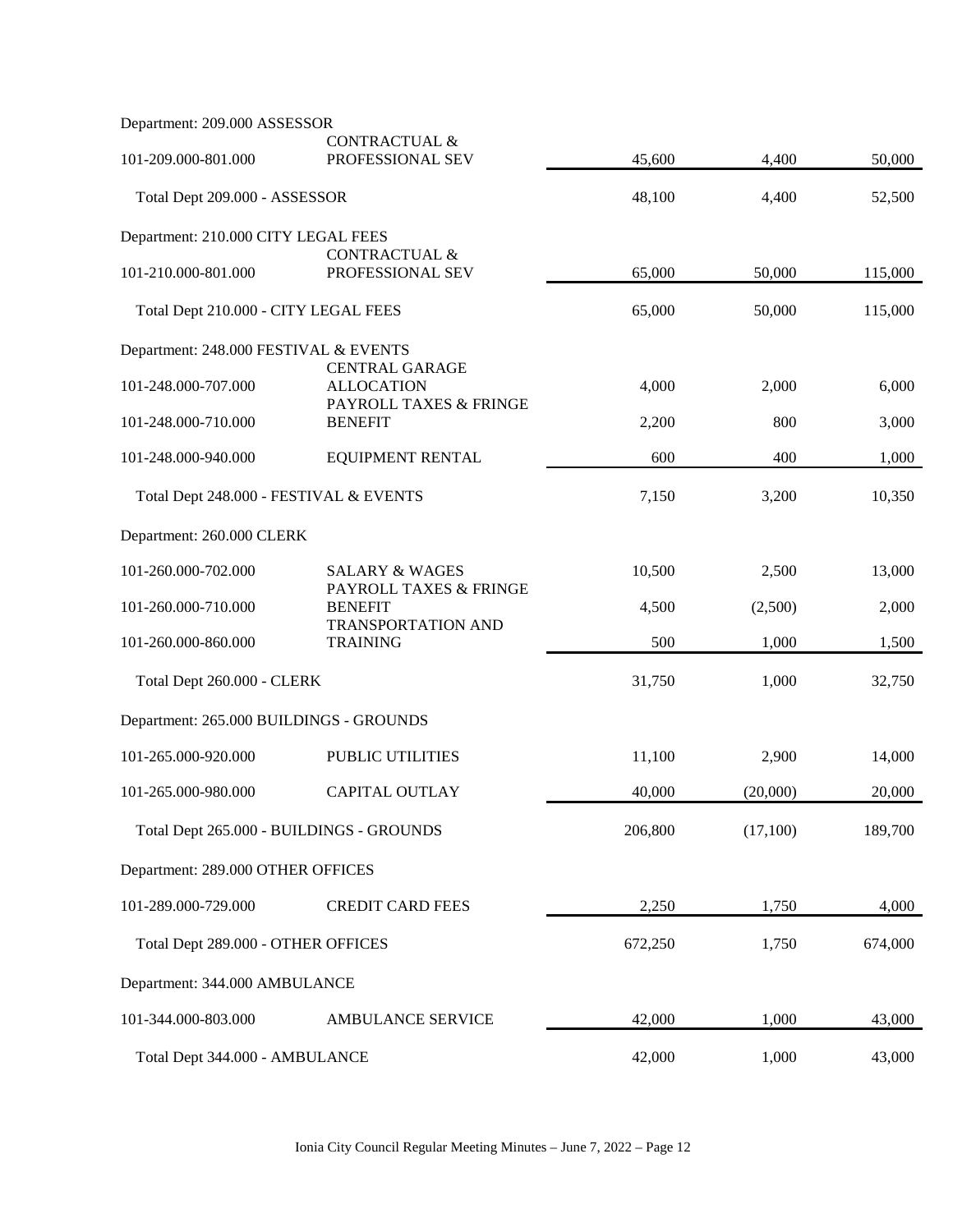| Department: 345.000 PUBLIC SAFETY     |                                                                            |           |           |           |
|---------------------------------------|----------------------------------------------------------------------------|-----------|-----------|-----------|
| 101-345.000-702.003                   | SALARY AND WAGES -<br><b>PART TIMERS</b>                                   | 54,000    | (53,000)  | 1,000     |
| 101-345.000-740.000                   | <b>OPERATING SUPPLIES</b><br>OPERATING SUPPLIES-GAS                        | 23,000    | 10,000    | 33,000    |
| 101-345.000-743.000                   | & OIL                                                                      | 29,000    | 13,000    | 42,000    |
| 101-345.000-745.000                   | K9 UNIT                                                                    | 2,500     | 8,500     | 11,000    |
| 101-345.000-750.000                   | D.A.R.E. EXPENSES<br><b>BUILDING REPAIR &amp;</b>                          | 3,100     | (3,100)   |           |
| 101-345.000-931.000                   | <b>MAINTENANCE</b><br><b>EDUCATION AND TRAINING</b>                        | 15,000    | 20,000    | 35,000    |
| 101-345.000-960.100                   | - PA302                                                                    | 11,500    | 1,500     | 13,000    |
| Total Dept 345.000 - PUBLIC SAFETY    |                                                                            | 2,898,808 | (3,100)   | 2,895,708 |
| Department: 546.000 STORM SEWER       |                                                                            |           |           |           |
| 101-546.000-801.000                   | <b>CONTRACTUAL &amp;</b><br>PROFESSIONAL SEV                               | 201,700   | (199,700) | 2,000     |
| Total Dept 546.000 - STORM SEWER      |                                                                            | 201,700   | (199,700) | 2,000     |
| Expenditures                          |                                                                            | 6,741,781 | (147,980) | 6,593,801 |
| Fund 101 - GENERAL:                   |                                                                            |           |           |           |
| <b>TOTAL REVENUES</b>                 |                                                                            | 7,075,750 | (348,000) | 6,727,750 |
| TOTAL EXPENDITURES                    |                                                                            | 6,741,781 | (147,980) | 6,593,801 |
| NET OF REVENUES & EXPENDITURES:       |                                                                            | 333,969   |           | 133,949   |
| <b>BEG. FUND BALANCE</b>              |                                                                            | 1,767,436 |           | 1,767,436 |
| <b>END FUND BALANCE</b>               |                                                                            | 2,101,405 |           | 1,901,385 |
| <b>Fund: 202 MAJOR STREETS</b>        |                                                                            |           |           |           |
| Revenues                              |                                                                            | 862,200   |           | 862,200   |
| <b>Account Category: Expenditures</b> | Department: 463.000 ROUTINE MAINTENANCE - GENERAL<br><b>CENTRAL GARAGE</b> |           |           |           |
| 202-463.000-707.000                   | <b>ALLOCATION</b><br>PAYROLL TAXES & FRINGE                                | 60,000    | 4,000     | 64,000    |
| 202-463.000-710.000                   | <b>BENEFIT</b>                                                             | 38,000    | 7,000     | 45,000    |
| <b>GENERAL</b>                        | Total Dept 463.000 - ROUTINE MAINTENANCE -                                 | 198,000   | 11,000    | 209,000   |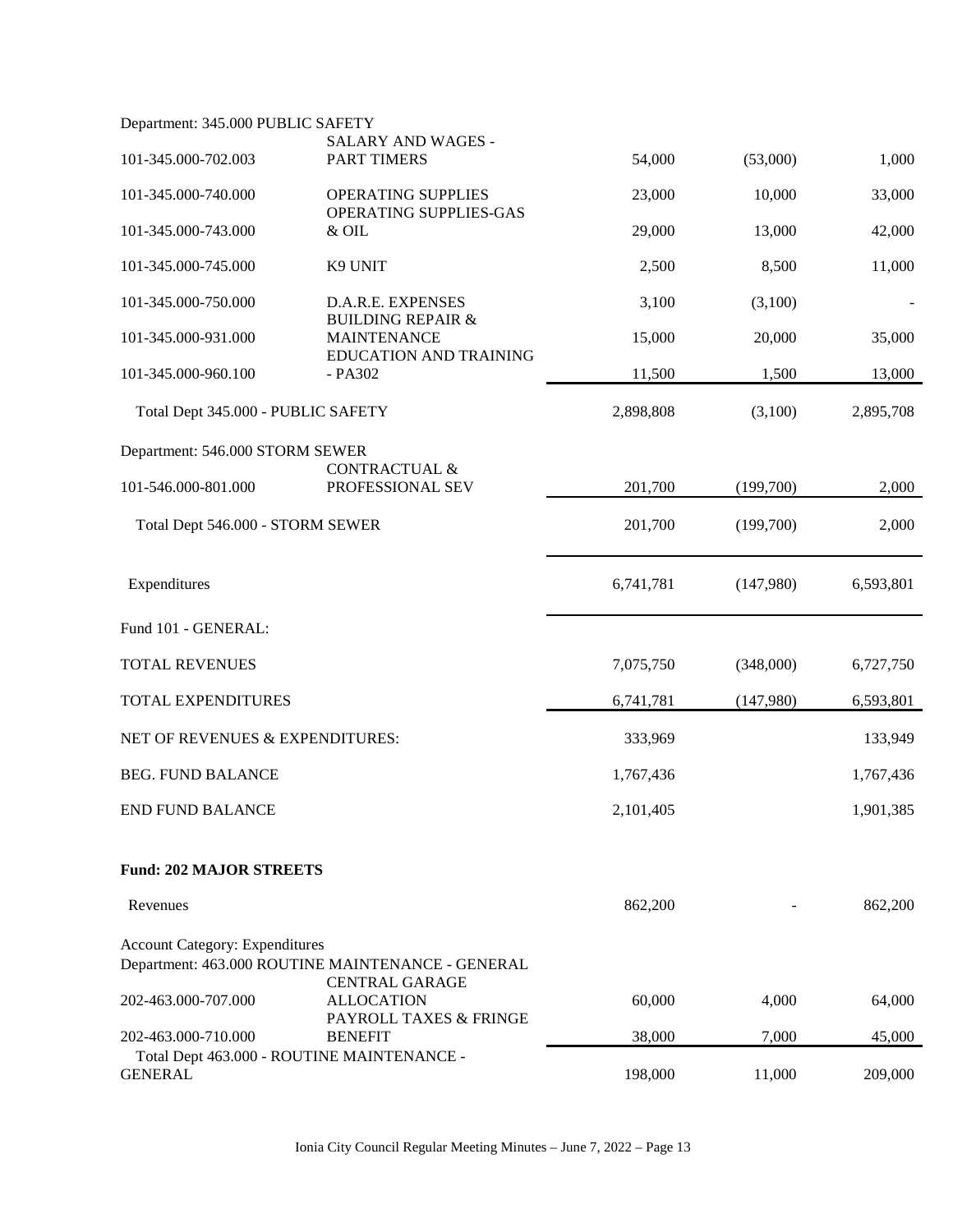|                                       | Department: 478.100 WINTER MAINT - SNOW/ICE CONTR                          |         |          |         |
|---------------------------------------|----------------------------------------------------------------------------|---------|----------|---------|
| 202-478.100-710.000                   | PAYROLL TAXES & FRINGE<br><b>BENEFIT</b><br>REPAIR & MAINTENANCE           | 15,000  | 1,500    | 16,500  |
| 202-478.100-775.000                   | <b>SUPPLIES</b>                                                            | 15,000  | (7,000)  | 8,000   |
| 202-478.100-940.000                   | <b>EQUIPMENT RENTAL</b>                                                    | 26,000  | 3,000    | 29,000  |
|                                       | Total Dept 478.100 - WINTER MAINT - SNOW/ICE CONTR                         | 76,000  | (2,500)  | 73,500  |
|                                       | Department: 481.000 CENTRAL GARAGE CONTRACT - DDA                          |         |          |         |
| 202-481.000-707.011                   | SALARY AND WAGES-GEN.<br>MAINT.<br>PAYROLL TAXES & FRINGE                  | 90,000  | (10,000) | 80,000  |
| 202-481.000-710.000                   | <b>BENEFIT</b>                                                             | 72,000  | 3,000    | 75,000  |
| 202-481.000-940.000                   | <b>EQUIPMENT RENTAL</b>                                                    | 52,500  | (4,500)  | 48,000  |
| <b>DDA</b>                            | Total Dept 481.000 - CENTRAL GARAGE CONTRACT -                             | 263,500 | (11,500) | 252,000 |
| Expenditures                          |                                                                            | 816,800 | (3,000)  | 813,800 |
| Fund 202 - MAJOR STREETS:             |                                                                            |         |          |         |
| <b>TOTAL REVENUES</b>                 |                                                                            | 862,200 |          | 862,200 |
| TOTAL EXPENDITURES                    |                                                                            | 816,800 | (3,000)  | 813,800 |
| NET OF REVENUES & EXPENDITURES:       |                                                                            | 45,400  |          | 48,400  |
| <b>BEG. FUND BALANCE</b>              |                                                                            | 318,023 |          | 318,023 |
| <b>END FUND BALANCE</b>               |                                                                            | 363,423 |          | 366,423 |
| <b>Fund: 203 LOCAL STREETS</b>        |                                                                            |         |          |         |
| Revenues                              |                                                                            | 569,200 |          | 569,200 |
| <b>Account Category: Expenditures</b> |                                                                            |         |          |         |
|                                       | Department: 463.000 ROUTINE MAINTENANCE - GENERAL<br><b>CENTRAL GARAGE</b> |         |          |         |
| 203-463.000-707.000                   | <b>ALLOCATION</b><br>PAYROLL TAXES & FRINGE                                | 56,000  | 12,000   | 68,000  |
| 203-463.000-710.000                   | <b>BENEFIT</b>                                                             | 38,000  | 5,000    | 43,000  |
| 203-463.000-801.000                   | <b>CONTRACTUAL &amp;</b><br>PROFESSIONAL SEV                               | 425,000 | (85,000) | 340,000 |
| <b>GENERAL</b>                        | Total Dept 463.000 - ROUTINE MAINTENANCE -                                 | 565,000 | (68,000) | 497,000 |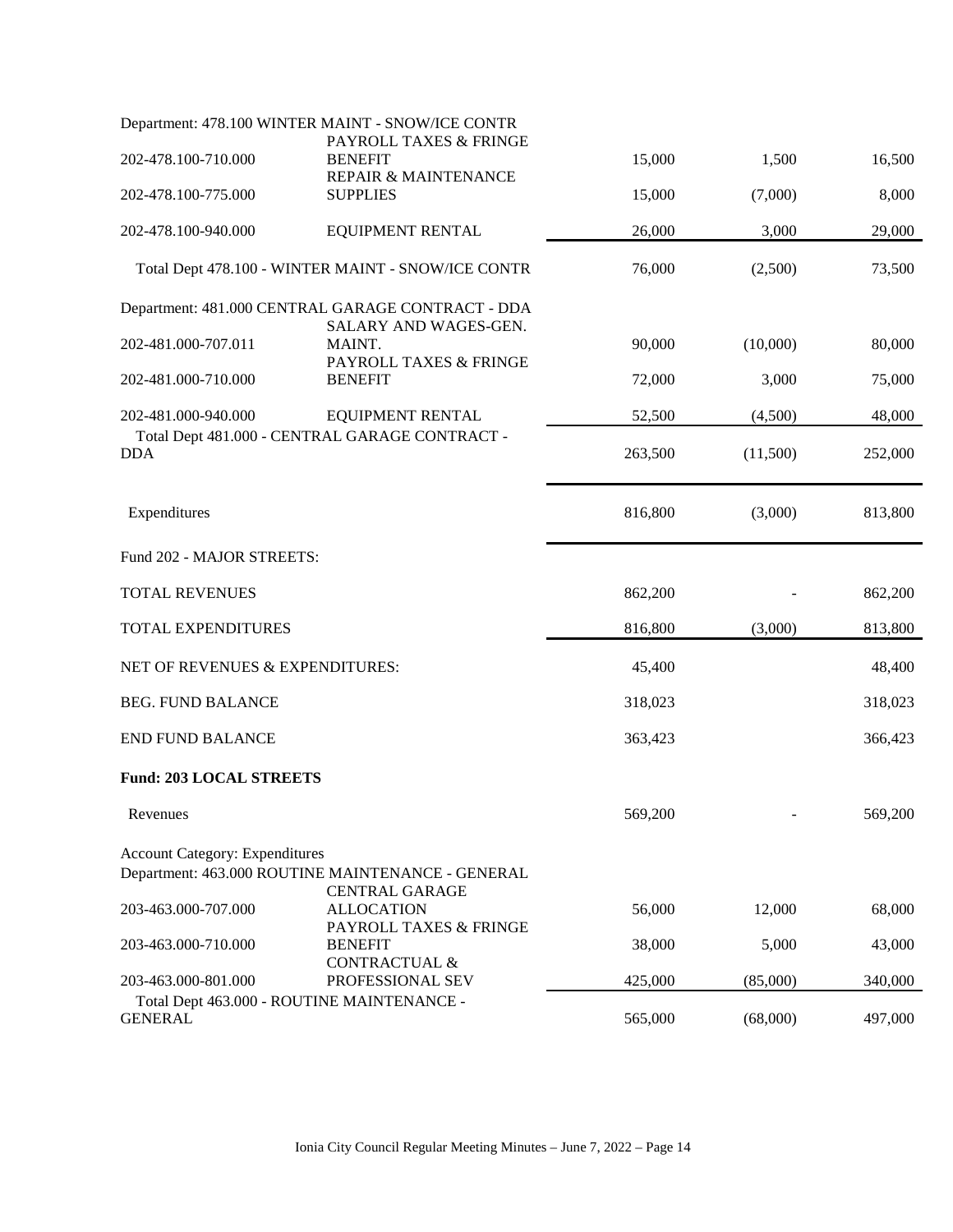| Department: 463.100 TREE TRIMMING |  |
|-----------------------------------|--|
|-----------------------------------|--|

| 203-463.100-940.000                                                                                         | <b>EQUIPMENT RENTAL</b>                            | 11,000    | 7,000    | 18,000    |
|-------------------------------------------------------------------------------------------------------------|----------------------------------------------------|-----------|----------|-----------|
| Total Dept 463.100 - TREE TRIMMING                                                                          |                                                    | 46,000    | 7,000    | 53,000    |
|                                                                                                             | Department: 478.100 WINTER MAINT - SNOW/ICE CONTR  |           |          |           |
| 203-478.100-940.000                                                                                         | <b>EQUIPMENT RENTAL</b>                            | 22,000    | 8,000    | 30,000    |
|                                                                                                             | Total Dept 478.100 - WINTER MAINT - SNOW/ICE CONTR | 71,000    | 8,000    | 79,000    |
| Expenditures                                                                                                |                                                    | 736,500   | (53,000) | 683,500   |
| Fund 203 - LOCAL STREETS:                                                                                   |                                                    |           |          |           |
| <b>TOTAL REVENUES</b>                                                                                       |                                                    | 569,200   |          | 569,200   |
| TOTAL EXPENDITURES                                                                                          |                                                    | 736,500   | (53,000) | 683,500   |
| NET OF REVENUES & EXPENDITURES:                                                                             |                                                    | (167,300) |          | (114,300) |
| <b>BEG. FUND BALANCE</b>                                                                                    |                                                    | 542,506   |          | 542,506   |
| <b>END FUND BALANCE</b><br><b>Fund: 205 PUBLIC SAFETY VEHICLE FUND</b><br><b>Account Category: Revenues</b> |                                                    | 375,206   |          | 428,206   |
| 205-000.000-688.000                                                                                         | <b>OTHER REVENUE</b>                               | 20,000    | 6,500    | 26,500    |
| Revenues                                                                                                    |                                                    | 135,040   | 6,500    | 141,540   |
| Expenditures                                                                                                |                                                    |           |          |           |
| Fund 205 - PUBLIC SAFETY VEHICLE FUND:                                                                      |                                                    |           |          |           |
| TOTAL REVENUES                                                                                              |                                                    | 135,040   | 6,500    | 141,540   |
| TOTAL EXPENDITURES                                                                                          |                                                    |           |          |           |
| NET OF REVENUES & EXPENDITURES:                                                                             |                                                    | 135,040   |          | 141,540   |
| <b>BEG. FUND BALANCE</b>                                                                                    |                                                    | 153,792   |          | 153,792   |
| <b>END FUND BALANCE</b>                                                                                     |                                                    | 288,832   |          | 295,332   |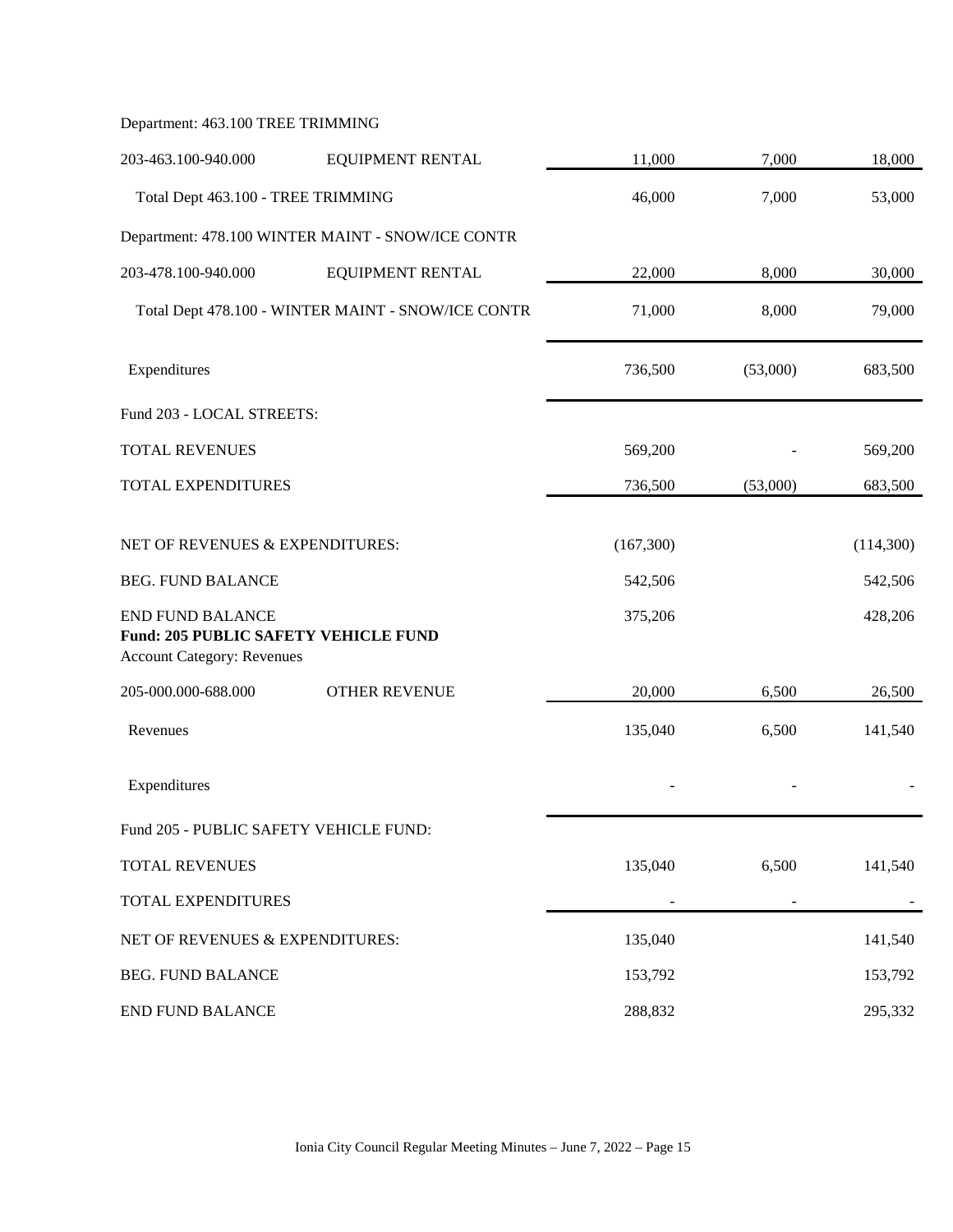#### **Fund: 228 SOLID WASTE FUND**

Account Category: Revenues

| 228-000.000-409.000                       | <b>CURRENT PROPERTY TAXES</b><br><b>LOCAL COMMUNITY</b><br>STABILIZATION SHARE | 210,000 | 14,000  | 224,000 |
|-------------------------------------------|--------------------------------------------------------------------------------|---------|---------|---------|
| 228-000.000-573.000                       | <b>APPR</b>                                                                    | 30,500  | 54,500  | 85,000  |
| 228-000.000-620.000                       | REFUSE COLLECTION FEES                                                         | 260,000 | 10,000  | 270,000 |
| Revenues                                  |                                                                                | 517,600 | 78,500  | 596,100 |
| <b>Account Category: Expenditures</b>     | Department: 271.000 CITY PROPERTY IMPROVEMENTS                                 |         |         |         |
| 228-271.000-940.000                       | <b>EQUIPMENT RENTAL</b>                                                        | 1,200   | 300     | 1,500   |
|                                           | Total Dept 271.000 - CITY PROPERTY IMPROVEMENTS                                | 44,600  | 300     | 44,900  |
| Department: 272.000 RECYCLING CENTER      | <b>CONTRACTUAL &amp;</b>                                                       |         |         |         |
| 228-272.000-801.000                       | PROFESSIONAL SEV                                                               | 260,000 | 10,000  | 270,000 |
| Total Dept 272.000 - RECYCLING CENTER     |                                                                                | 260,000 | 10,000  | 270,000 |
| Department: 463.100 TREE TRIMMING         |                                                                                |         |         |         |
| 228-463.100-940.000                       | <b>EQUIPMENT RENTAL</b>                                                        | 15,000  | 3,000   | 18,000  |
| Total Dept 463.100 - TREE TRIMMING        |                                                                                | 46,000  | 3,000   | 49,000  |
| Department: 463.700 LEAF AND BRUSH PICKUP |                                                                                |         |         |         |
| 228-463.700-940.000                       | <b>EQUIPMENT RENTAL</b>                                                        | 25,000  | (5,000) | 20,000  |
|                                           | Total Dept 463.700 - LEAF AND BRUSH PICKUP                                     | 103,600 | (5,000) | 98,600  |
| Expenditures                              |                                                                                | 524,700 | 8,300   | 533,000 |
| Fund 228 - SOLID WASTE FUND:              |                                                                                |         |         |         |
| TOTAL REVENUES                            |                                                                                | 517,600 | 78,500  | 596,100 |
| TOTAL EXPENDITURES                        |                                                                                | 524,700 | 8,300   | 533,000 |
| NET OF REVENUES & EXPENDITURES:           |                                                                                | (7,100) |         | 63,100  |
| <b>BEG. FUND BALANCE</b>                  |                                                                                | 100,819 |         | 100,819 |
| <b>END FUND BALANCE</b>                   |                                                                                | 93,719  |         | 163,919 |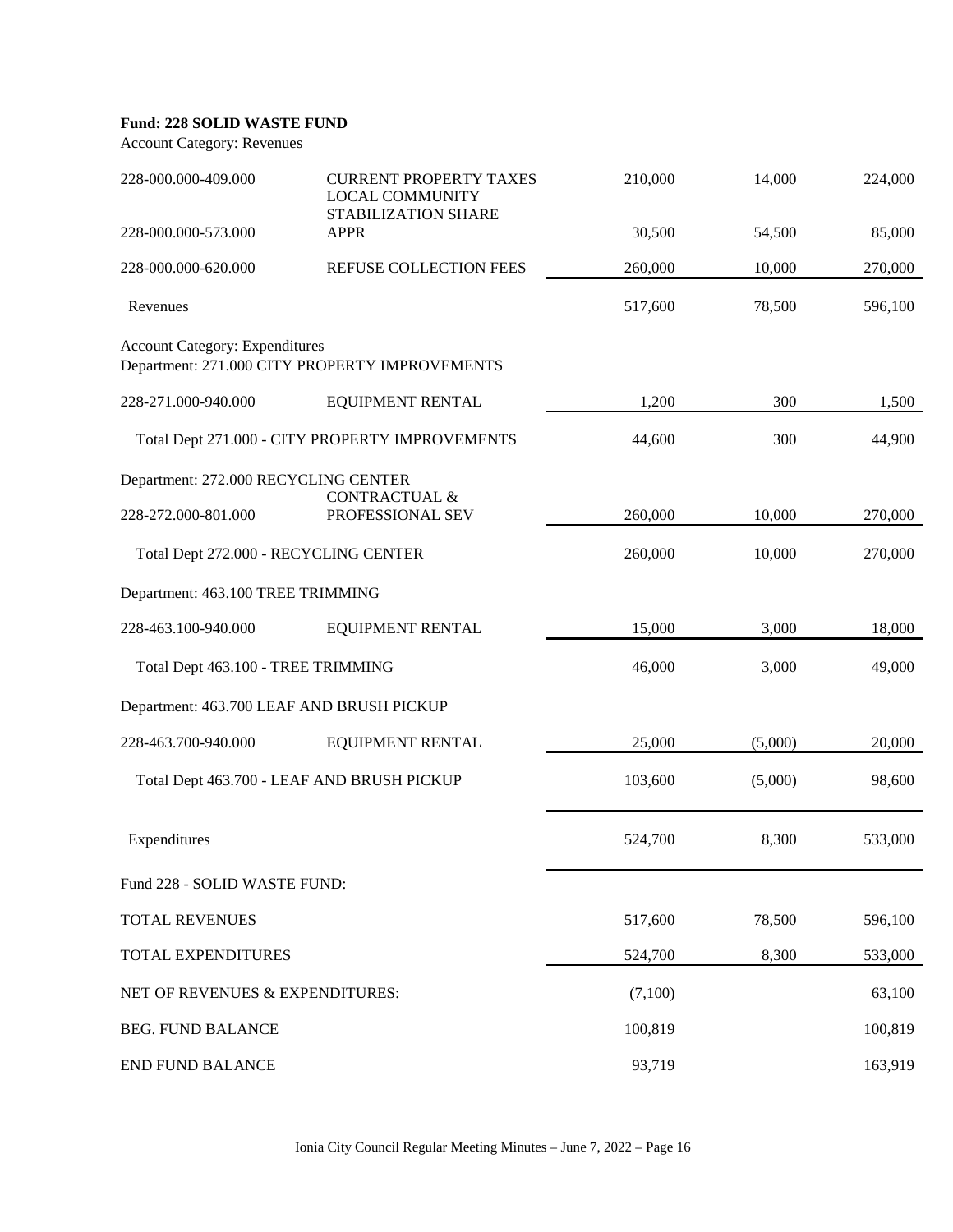### **Fund: 239 PARKS - FACILITIES IMPROVEMENTS**

Account Category: Revenues

| 239-000.000-409.000                         | <b>CURRENT PROPERTY TAXES</b>                                                | 104,000 | 8,000      | 112,000 |
|---------------------------------------------|------------------------------------------------------------------------------|---------|------------|---------|
| 239-000.000-569.000                         | <b>STATE GRANT</b><br><b>LOCAL COMMUNITY</b>                                 | 300,000 | (300,000)  |         |
| 239-000.000-573.000                         | STABILIZATION SHARE<br><b>APPR</b>                                           | 2,200   | 40,000     | 42,200  |
| Revenues                                    |                                                                              | 581,300 | (252,000)  | 329,300 |
| <b>Account Category: Expenditures</b>       | Department: 545.500 RIVERTRAIL/RAILTRAIL LINKAGE<br><b>CONTRACTUAL &amp;</b> |         |            |         |
| 239-545.500-801.000                         | PROFESSIONAL SEV<br>ARCHITECTURAL-                                           | 470,000 | (465,000)  | 5,000   |
| 239-545.500-805.400                         | <b>ENGINEERING</b>                                                           | 71,000  | (66,000)   | 5,000   |
|                                             | Total Dept 545.500 - RIVERTRAIL/RAILTRAIL LINKAGE                            | 541,000 | (531,000)  | 10,000  |
| Department: 545.730 Hale Park               |                                                                              |         |            |         |
| 239-545.730-801.000                         | CONTRACTUAL &<br>PROFESSIONAL SEV                                            |         | 20,000     | 20,000  |
| Total Dept 545.730 - Hale Park              |                                                                              |         | 20,000     | 20,000  |
| Department: 545.740 Balice Park             |                                                                              |         |            |         |
| 239-545.740-801.000                         | <b>CONTRACTUAL &amp;</b><br>PROFESSIONAL SEV                                 |         | 5,000      | 5,000   |
| Total Dept 545.740 - Balice Park            |                                                                              |         | 5,000      | 5,000   |
| Department: 545.810 Dog Park                |                                                                              |         |            |         |
| 239-545.810-801.000                         | <b>CONTRACTUAL &amp;</b><br>PROFESSIONAL SEV                                 | 2,500   | 2,500      | 5,000   |
| Total Dept 545.810 - Dog Park               |                                                                              | 2,500   | 2,500      | 5,000   |
| Expenditures                                |                                                                              | 545,500 | (503, 500) | 42,000  |
| Fund 239 - PARKS - FACILITIES IMPROVEMENTS: |                                                                              |         |            |         |
| TOTAL REVENUES                              |                                                                              | 581,300 | (252,000)  | 329,300 |
| TOTAL EXPENDITURES                          |                                                                              | 545,500 | (503, 500) | 42,000  |
| NET OF REVENUES & EXPENDITURES:             |                                                                              | 35,800  |            | 287,300 |
| <b>BEG. FUND BALANCE</b>                    |                                                                              | 382,461 |            | 382,461 |
| <b>END FUND BALANCE</b>                     |                                                                              | 418,261 |            | 669,761 |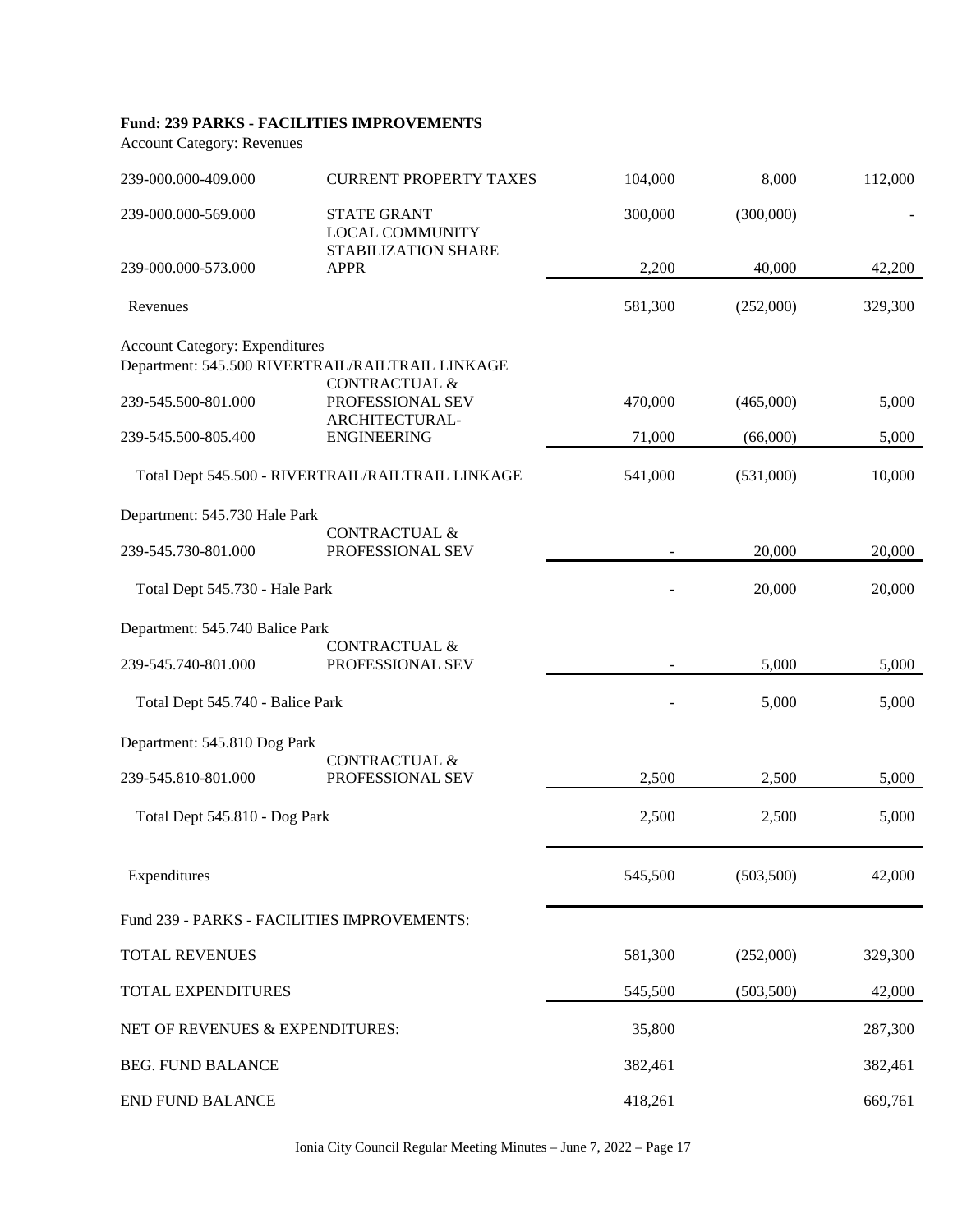### **Fund: 248 DOWNTOWN DEVELOPMENT OPERATING**

Account Category: Revenues

| 248-000.000-415.000                                                         | 2 MILL LEVY                                | 40,000    | 3,000 | 43,000   |
|-----------------------------------------------------------------------------|--------------------------------------------|-----------|-------|----------|
| Revenues                                                                    |                                            | 290,550   | 3,000 | 293,550  |
| <b>Account Category: Expenditures</b>                                       | Department: 600.000 DOWNTOWN MAINTENANCE   |           |       |          |
| 248-600.000-920.000                                                         | PUBLIC UTILITIES                           | 5,500     | 2,500 | 8,000    |
|                                                                             | Total Dept 600.000 - DOWNTOWN MAINTENANCE  | 26,700    | 2,500 | 29,200   |
| Expenditures                                                                |                                            | 309,000   | 2,500 | 311,500  |
|                                                                             | Fund 248 - DOWNTOWN DEVELOPMENT OPERATING: |           |       |          |
| TOTAL REVENUES                                                              |                                            | 290,550   | 3,000 | 293,550  |
| <b>TOTAL EXPENDITURES</b>                                                   |                                            | 309,000   | 2,500 | 311,500  |
| NET OF REVENUES & EXPENDITURES:                                             |                                            | (18, 450) |       | (17,950) |
| <b>BEG. FUND BALANCE</b>                                                    |                                            | 141,273   |       | 141,273  |
| <b>END FUND BALANCE</b>                                                     |                                            | 122,823   |       | 123,323  |
| <b>Fund: 249 RECREATION DEPARTMENT</b><br><b>Account Category: Revenues</b> |                                            |           |       |          |
| 249-000.000-652.000                                                         | <b>SPECIAL EVENTS</b>                      | 3,500     | 1,900 | 5,400    |
| 249-000.000-674.000                                                         | ARMORY-<br>LEASES:ROOMS,FLOORS             | 3,000     | 900   | 3,900    |
| Revenues                                                                    |                                            | 411,110   | 2,800 | 413,910  |
| <b>Account Category: Expenditures</b><br>Department: 536.000 ADMINISTRATION |                                            |           |       |          |
| 249-536.000-850.000                                                         | <b>COMMUNICATIONS</b>                      | 2,700     | 800   | 3,500    |
| Total Dept 536.000 - ADMINISTRATION                                         |                                            | 190,806   | 800   | 191,606  |
| Department: 560.000 OPERATIONS                                              |                                            |           |       |          |
| 249-560.000-751.000                                                         | SPECIAL EVENT ACTIVITIES                   | 3,000     | 1,500 | 4,500    |
| Total Dept 560.000 - OPERATIONS                                             |                                            | 38,500    | 1,500 | 40,000   |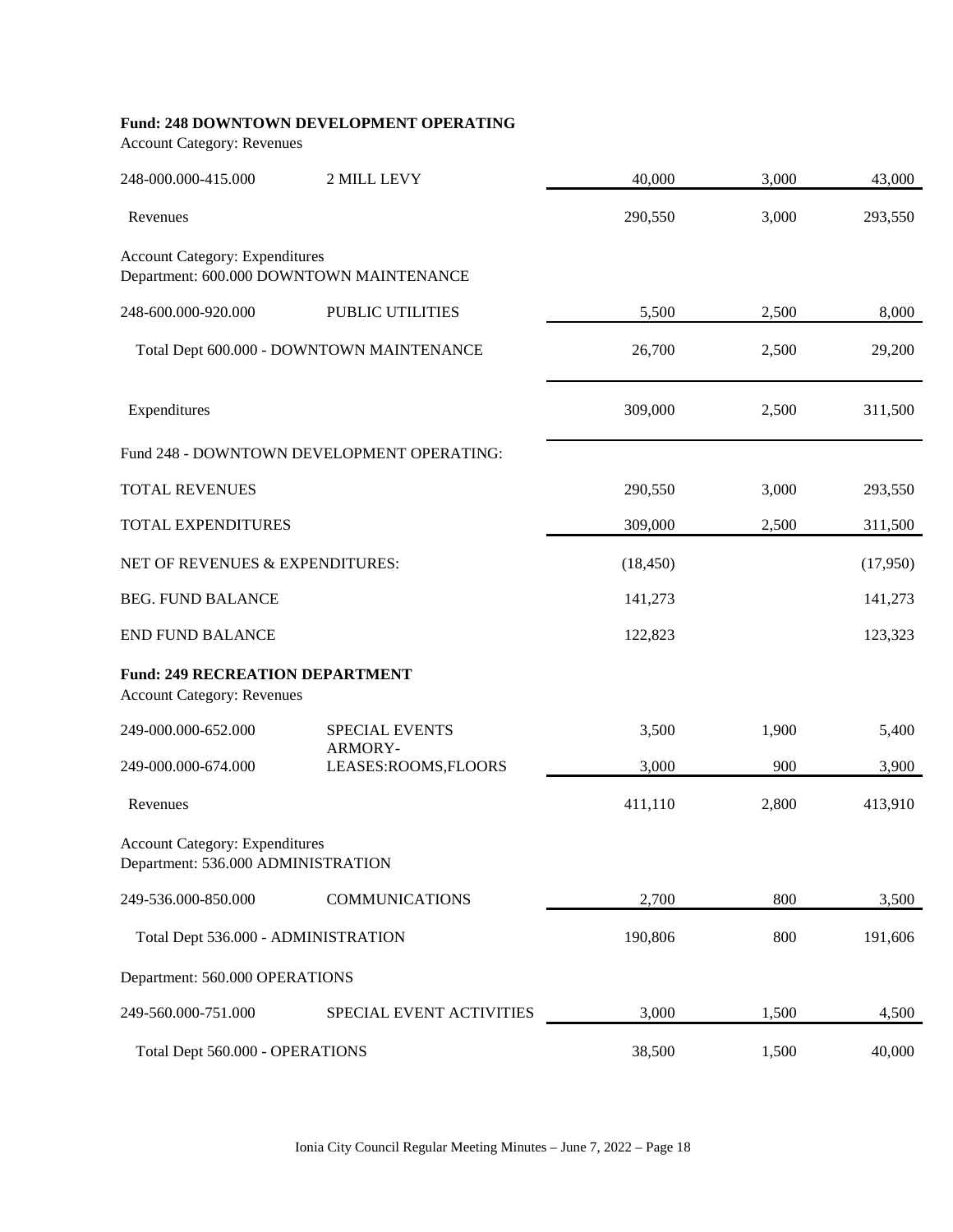| Department: 755.000 ARMORY                                         |                                                    |          |         |           |
|--------------------------------------------------------------------|----------------------------------------------------|----------|---------|-----------|
| 249-755.000-931.000                                                | <b>BUILDING REPAIR &amp;</b><br><b>MAINTENANCE</b> | 5,500    | 8,500   | 14,000    |
|                                                                    |                                                    |          |         |           |
| Total Dept 755.000 - ARMORY                                        |                                                    | 32,100   | 8,500   | 40,600    |
| Department: 770.000 PARK MAINTENANCE                               |                                                    |          |         |           |
| 249-770.000-707.000                                                | <b>CENTRAL GARAGE</b><br><b>ALLOCATION</b>         | 48,000   | 7,000   | 55,000    |
| 249-770.000-710.000                                                | PAYROLL TAXES & FRINGE<br><b>BENEFIT</b>           | 29,000   | 11,000  | 40,000    |
|                                                                    | <b>CONTRACTUAL &amp;</b>                           |          |         |           |
| 249-770.000-801.000                                                | PROFESSIONAL SEV                                   | 10,000   | (7,800) | 2,200     |
| 249-770.000-940.000                                                | <b>EQUIPMENT RENTAL</b>                            | 65,000   | 5,000   | 70,000    |
| Total Dept 770.000 - PARK MAINTENANCE                              |                                                    | 162,000  | 15,200  | 177,200   |
| Expenditures                                                       |                                                    | 423,406  | 26,000  | 449,406   |
| Fund 249 - RECREATION DEPARTMENT:                                  |                                                    |          |         |           |
| <b>TOTAL REVENUES</b>                                              |                                                    | 411,110  | 2,800   | 413,910   |
| TOTAL EXPENDITURES                                                 |                                                    | 423,406  | 26,000  | 449,406   |
| NET OF REVENUES & EXPENDITURES:                                    |                                                    | (12,296) |         | (35, 496) |
| <b>BEG. FUND BALANCE</b>                                           |                                                    | 54,185   |         | 54,185    |
| <b>END FUND BALANCE</b>                                            |                                                    | 41,889   |         | 18,689    |
| <b>Fund: 250 THEATRE FUND</b><br><b>Account Category: Revenues</b> |                                                    |          |         |           |
| 250-000.000-633.000                                                | <b>MOVIE ADMISSIONS</b>                            | 65,000   | 15,000  | 80,000    |
| 250-000.000-634.000                                                | MOVIE CONCESSIONS                                  | 55,000   | 32,500  | 87,500    |
| 250-000.000-639.000                                                | THEATRE RENTAL                                     | 2,000    | 3,100   | 5,100     |
| 250-000.000-640.000                                                | ADVERTISING REVENUES                               | 5,000    | (3,100) | 1,900     |
| 250-000.000-675.000                                                | <b>GIFTS DONATIONS</b>                             | 2,500    | 2,500   | 5,000     |
| Revenues                                                           |                                                    | 441,025  | 50,000  | 491,025   |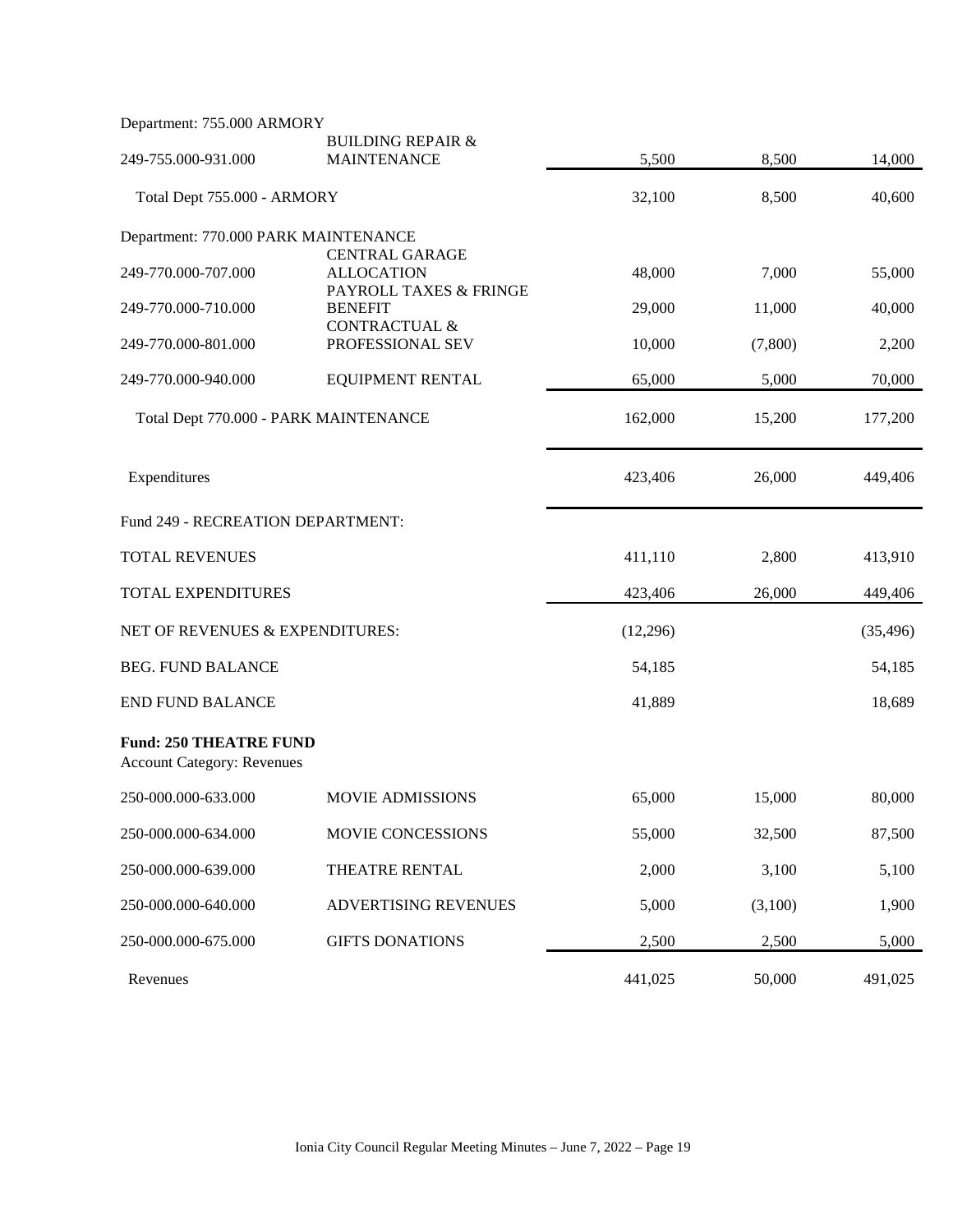### Account Category: Expenditures Department: 442.000 OPERATIONS

| 250-442.000-702.000                                                           | <b>SALARY &amp; WAGES</b><br>PAYROLL TAXES & FRINGE | 80,000  | 5,000   | 85,000  |
|-------------------------------------------------------------------------------|-----------------------------------------------------|---------|---------|---------|
| 250-442.000-710.000                                                           | <b>BENEFIT</b>                                      | 7,200   | 1,300   | 8,500   |
| 250-442.000-728.000                                                           | <b>POSTAGE</b>                                      | 100     | 50      | 150     |
| 250-442.000-729.000                                                           | <b>CREDIT CARD FEES</b>                             | 4,000   | 2,000   | 6,000   |
| 250-442.000-740.000                                                           | OPERATING SUPPLIES<br><b>CONTRACTUAL &amp;</b>      | 3,500   | 2,300   | 5,800   |
| 250-442.000-801.000                                                           | PROFESSIONAL SEV                                    | 16,000  | 6,000   | 22,000  |
| 250-442.000-804.000                                                           | <b>FILM EXPENSE</b>                                 | 40,000  | 10,000  | 50,000  |
| 250-442.000-805.000                                                           | <b>CONCESSION EXPENSE</b>                           | 30,000  | 7,000   | 37,000  |
| 250-442.000-920.000                                                           | PUBLIC UTILITIES                                    | 24,000  | 16,000  | 40,000  |
| 250-442.000-931.000                                                           | <b>BUILDING REPAIR &amp;</b><br><b>MAINTENANCE</b>  | 11,000  | 14,000  | 25,000  |
| 250-442.000-956.001                                                           | <b>SALES TAX</b>                                    | 2,750   | 3,250   | 6,000   |
| Expenditures                                                                  |                                                     | 231,150 | 66,900  | 298,050 |
| Fund 250 - THEATRE FUND:                                                      |                                                     |         |         |         |
| TOTAL REVENUES                                                                |                                                     | 441,025 | 50,000  | 491,025 |
| TOTAL EXPENDITURES                                                            |                                                     | 231,150 | 66,900  | 298,050 |
| NET OF REVENUES & EXPENDITURES:                                               |                                                     | 209,875 |         | 192,975 |
| <b>BEG. FUND BALANCE</b>                                                      |                                                     | 326,024 |         | 326,024 |
| <b>END FUND BALANCE</b>                                                       |                                                     | 535,899 |         | 518,999 |
| <b>Fund: 406 SIDEWALK PROGRAM</b>                                             |                                                     |         |         |         |
| Revenues                                                                      |                                                     | 605     |         | 605     |
| <b>Account Category: Expenditures</b><br>Department: 292.000 SIDEWALK PROGRAM |                                                     |         |         |         |
| 406-292.000-801.000                                                           | <b>CONTRACTUAL &amp;</b><br>PROFESSIONAL SEV        | 7,500   | (6,500) | 1,000   |
| Expenditures                                                                  |                                                     | 7,500   | (6,500) | 1,000   |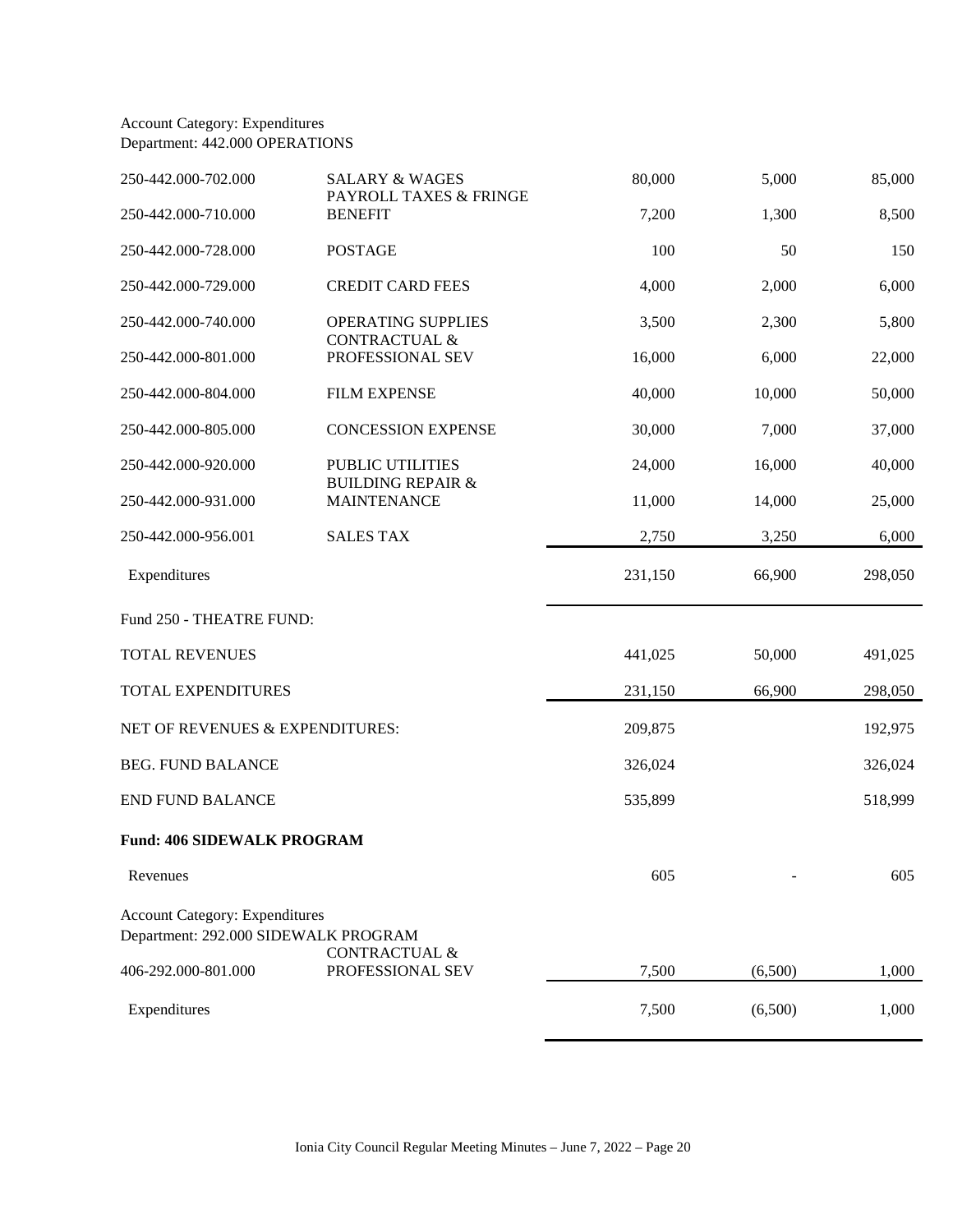Fund 406 - SIDEWALK PROGRAM:

| <b>TOTAL REVENUES</b>                                                              |                                                                           | 605       |             | 605       |
|------------------------------------------------------------------------------------|---------------------------------------------------------------------------|-----------|-------------|-----------|
| TOTAL EXPENDITURES                                                                 |                                                                           | 7,500     | (6,500)     | 1,000     |
| NET OF REVENUES & EXPENDITURES:                                                    |                                                                           | (6,895)   |             | (395)     |
| <b>BEG. FUND BALANCE</b>                                                           |                                                                           | 688       |             | 688       |
| <b>END FUND BALANCE</b>                                                            |                                                                           | (6,207)   |             | 293       |
| <b>Fund: 420 CAPITAL IMPROVEMENT PROJECTS</b><br><b>Account Category: Revenues</b> |                                                                           |           |             |           |
| 420-000.000-699.590                                                                | <b>CONTRIBUTION FROM</b><br><b>SEWER FUND</b><br><b>CONTRIBUTION FROM</b> | 578,750   | 132,500     | 711,250   |
| 420-000.000-699.591                                                                | <b>WATER FUND</b>                                                         | 578,750   | 132,500     | 711,250   |
| Revenues                                                                           |                                                                           | 1,157,500 | 265,000     | 1,422,500 |
| <b>Account Category: Expenditures</b>                                              | Department: 543.540 2021 MORSE STREET IMPROVEMENTS                        |           |             |           |
| 420-543.540-801.000                                                                | CONTRACTUAL &<br>PROFESSIONAL SEV<br>ARCHITECTURAL-                       |           | 1,200,000   | 1,200,000 |
| 420-543.540-805.400                                                                | <b>ENGINEERING</b>                                                        | 100,000   | 90,000      | 190,000   |
| Total Dept 543.540 - 2021 MORSE STREET<br><b>IMPROVEMENTS</b>                      |                                                                           | 100,000   | 1,290,000   | 1,390,000 |
| Department: 543.550 2020 BRANCH STREET<br><b>IMPROVEMENTS</b>                      |                                                                           |           |             |           |
| 420-543.550-801.000                                                                | <b>CONTRACTUAL &amp;</b><br>PROFESSIONAL SEV                              | 950,000   | (935,000)   | 15,000    |
| 420-543.550-805.400                                                                | ARCHITECTURAL-<br><b>ENGINEERING</b>                                      | 100,000   | (90,000)    | 10,000    |
| Total Dept 543.550 - 2020 BRANCH STREET<br><b>IMPROVEMENTS</b>                     |                                                                           | 1,050,000 | (1,025,000) | 25,000    |
| Expenditures                                                                       |                                                                           | 1,157,500 | 265,000     | 1,422,500 |
| Fund 420 - CAPITAL IMPROVEMENT PROJECTS:                                           |                                                                           |           |             |           |
| TOTAL REVENUES                                                                     |                                                                           | 1,157,500 | 265,000     | 1,422,500 |
| TOTAL EXPENDITURES                                                                 |                                                                           | 1,157,500 | 265,000     | 1,422,500 |
| NET OF REVENUES & EXPENDITURES:                                                    |                                                                           |           |             |           |
| <b>BEG. FUND BALANCE</b>                                                           |                                                                           | 1,000     |             | 1,000     |
| <b>END FUND BALANCE</b>                                                            |                                                                           | 1,000     |             | 1,000     |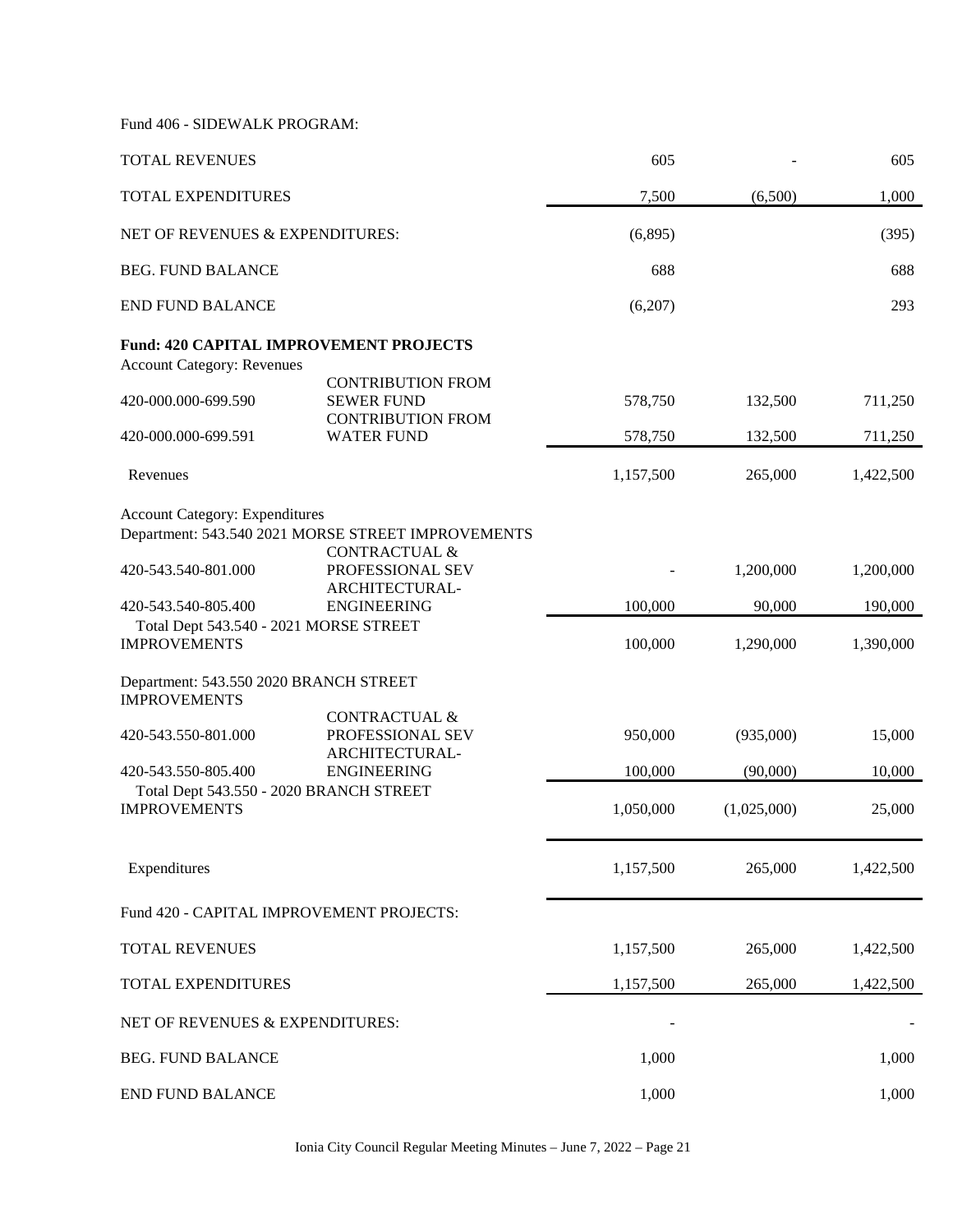### **Fund: 588 DIAL-A-RIDE**

Account Category: Revenues

| 588-000.000-409.000                                                         | <b>CURRENT PROPERTY TAXES</b><br><b>LOCAL COMMUNITY</b><br><b>STABILIZATION SHARE</b> | 79,000    | 3,000    | 82,000     |
|-----------------------------------------------------------------------------|---------------------------------------------------------------------------------------|-----------|----------|------------|
| 588-000.000-573.000                                                         | <b>APPR</b>                                                                           | 11,000    | 20,000   | 31,000     |
| 588-000.000-695.000                                                         | <b>SALE OF PROPERTY</b>                                                               | 17,500    | (17,500) |            |
| Revenues                                                                    |                                                                                       | 1,079,140 | 5,500    | 1,084,640  |
| <b>Account Category: Expenditures</b><br>Department: 558.000 ADMINISTRATIVE |                                                                                       |           |          |            |
| 588-558.000-980.000                                                         | <b>CAPITAL OUTLAY</b>                                                                 |           | 1,000    | 1,000      |
| Total Dept 558.000 - ADMINISTRATIVE                                         |                                                                                       | 386,706   | 1,000    | 387,706    |
| Department: 560.000 OPERATIONS                                              |                                                                                       |           |          |            |
| 588-560.000-743.000                                                         | OPERATING SUPPLIES-GAS<br>& OIL                                                       | 35,000    | 25,000   | 60,000     |
| Total Dept 560.000 - OPERATIONS                                             |                                                                                       | 448,625   | 25,000   | 473,625    |
| Department: 564.000 MAINTENANCE                                             |                                                                                       |           |          |            |
| 588-564.000-850.000                                                         | <b>COMMUNICATIONS</b>                                                                 | 3,000     | 1,500    | 4,500      |
| Total Dept 564.000 - MAINTENANCE                                            |                                                                                       | 41,550    | 1,500    | 43,050     |
| Expenditures                                                                |                                                                                       | 1,165,559 | 27,500   | 1,193,059  |
| Fund 588 - DIAL-A-RIDE:                                                     |                                                                                       |           |          |            |
| <b>TOTAL REVENUES</b>                                                       |                                                                                       | 1,079,140 | 5,500    | 1,084,640  |
| TOTAL EXPENDITURES                                                          |                                                                                       | 1,165,559 | 27,500   | 1,193,059  |
| NET OF REVENUES & EXPENDITURES:                                             |                                                                                       | (86, 419) |          | (108, 419) |
| <b>BEG. FUND BALANCE</b>                                                    |                                                                                       | 1,034,276 |          | 1,034,276  |
| <b>END FUND BALANCE</b>                                                     |                                                                                       | 947,857   |          | 925,857    |
| Fund: 590 SEWER DEPT.<br><b>Account Category: Revenues</b>                  |                                                                                       |           |          |            |
| 590-000.000-660.000                                                         | PENALTY REVENUE                                                                       | 23,000    | 1,000    | 24,000     |
| 590-000.000-665.000                                                         | <b>INTEREST</b>                                                                       | 10,000    | (7,000)  | 3,000      |
| Revenues                                                                    |                                                                                       | 3,729,000 | (6,000)  | 3,723,000  |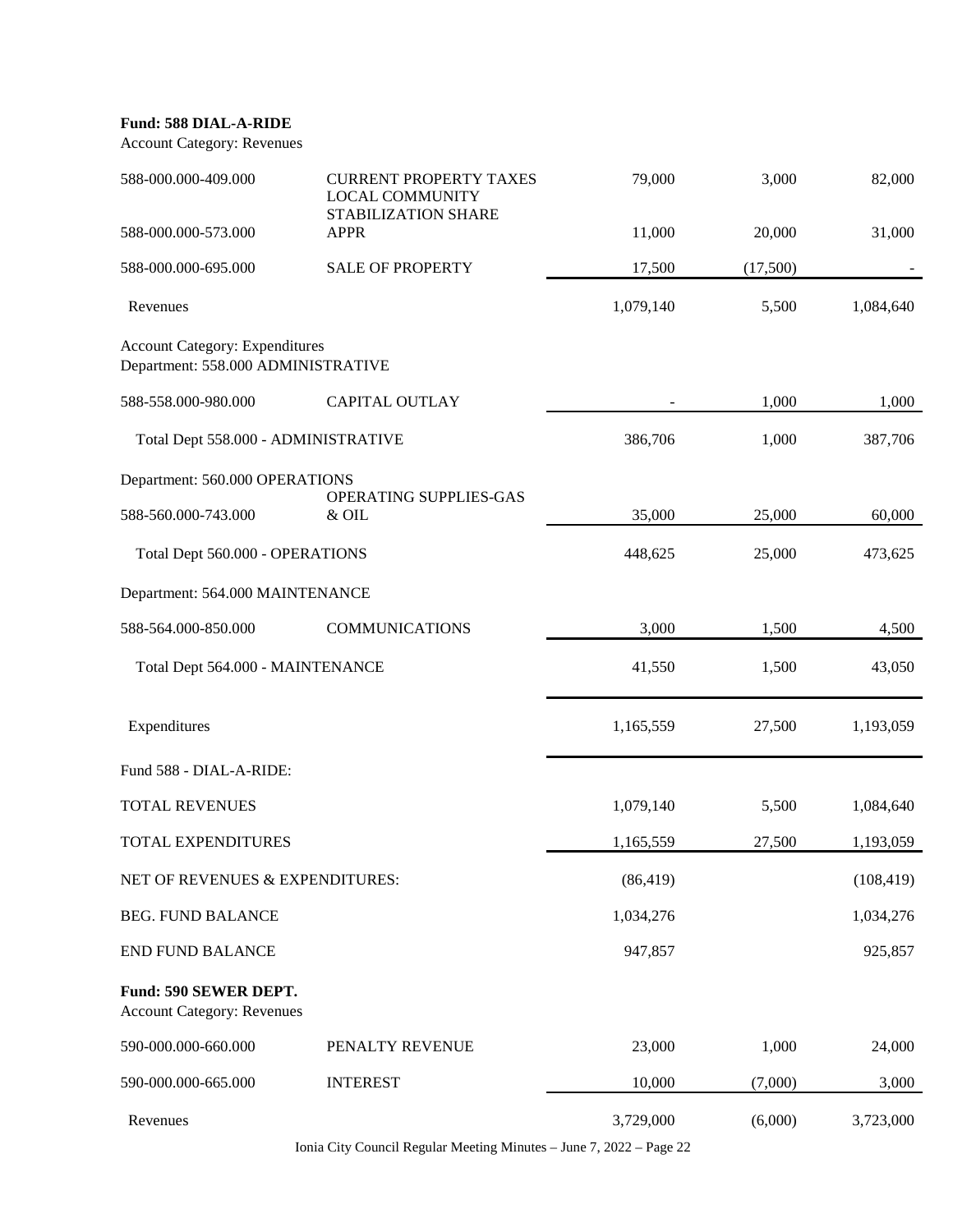Account Category: **Expenditures** Department: 558.000 ADMINISTRATIVE

| 590-558.000-954.000                                               | <b>INSURANCE</b><br>DEBT SERVICE - INTEREST  | 14,500     | 2,300   | 16,800     |
|-------------------------------------------------------------------|----------------------------------------------|------------|---------|------------|
| 590-558.000-990.000                                               | <b>PORTION</b><br><b>CONTRIB TO GRANT</b>    | 352,950    | 83,550  | 436,500    |
| 590-558.000-999.420                                               | <b>PROJECTS</b>                              | 578,750    | 132,500 | 711,250    |
| Total Dept 558.000 - ADMINISTRATIVE                               |                                              | 1,775,000  | 218,350 | 1,993,350  |
| Department: 560.000 OPERATIONS                                    |                                              |            |         |            |
| 590-560.000-801.000                                               | <b>CONTRACTUAL &amp;</b><br>PROFESSIONAL SEV | 2,000      | 200     | 2,200      |
| 590-560.000-940.000                                               | <b>EQUIPMENT RENTAL</b>                      | 5,000      | 300     | 5,300      |
| Total Dept 560.000 - OPERATIONS                                   |                                              | 126,000    | 500     | 126,500    |
| Expenditures                                                      |                                              | 3,919,800  | 218,850 | 4,138,650  |
| Fund 590 - SEWER DEPT.:                                           |                                              |            |         |            |
| <b>TOTAL REVENUES</b>                                             |                                              | 3,729,000  | (6,000) | 3,723,000  |
| TOTAL EXPENDITURES                                                |                                              | 3,919,800  | 218,850 | 4,138,650  |
| NET OF REVENUES & EXPENDITURES:                                   |                                              | (190, 800) |         | (415, 650) |
| <b>BEG. FUND BALANCE</b>                                          |                                              | 11,859,383 |         | 11,859,383 |
| <b>END FUND BALANCE</b>                                           |                                              | 11,668,583 |         | 11,443,733 |
| <b>Fund: 591 WATER DEPT.</b><br><b>Account Category: Revenues</b> |                                              |            |         |            |
| 591-000.000-528.000                                               | FEDERAL GRANTS - OTHER                       |            | 584,000 | 584,000    |
| 591-000.000-643.000                                               | UTILITY USAGE -<br><b>CUSTOMERS</b>          | 1,480,000  | 20,000  | 1,500,000  |
| 591-000.000-653.000                                               | DEBT SERVICE REVENUE                         | 700,000    | 15,000  | 715,000    |
| 591-000.000-660.000                                               | PENALTY REVENUE                              | 18,000     | 1,000   | 19,000     |
| 591-000.000-665.000                                               | <b>INTEREST</b>                              | 10,000     | (9,000) | 1,000      |
| Revenues                                                          |                                              | 2,933,000  | 611,000 | 3,544,000  |

Account Category: Expenditures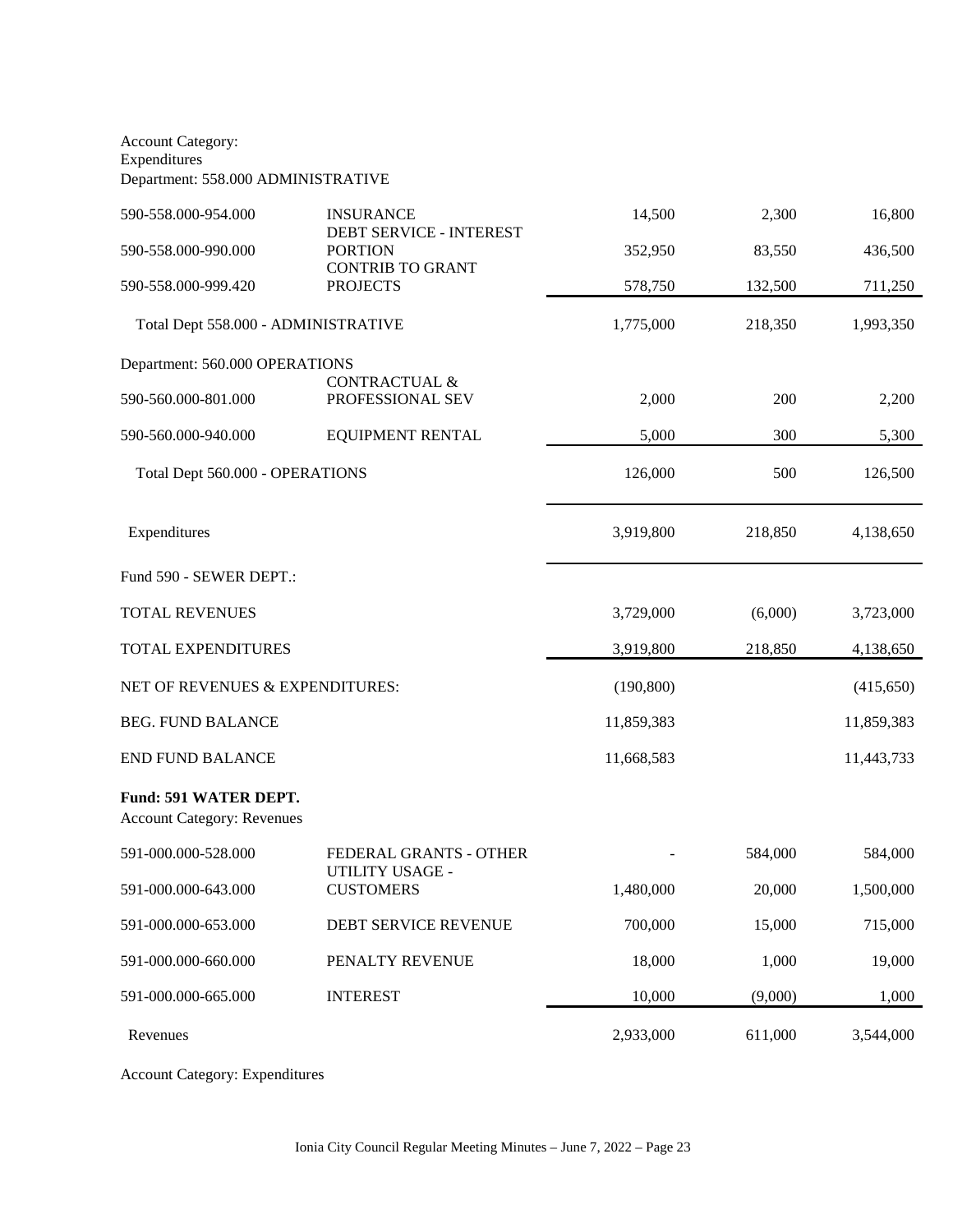| Department: 558.000 ADMINISTRATIVE  |                                                     |           |          |           |
|-------------------------------------|-----------------------------------------------------|-----------|----------|-----------|
| 591-558.000-990.000                 | DEBT SERVICE - INTEREST<br><b>PORTION</b>           | 367,650   | 84,350   | 452,000   |
| 591-558.000-999.420                 | <b>CONTRIB TO GRANT</b><br><b>PROJECTS</b>          | 578,750   | 132,500  | 711,250   |
|                                     |                                                     |           |          |           |
| Total Dept 558.000 - ADMINISTRATIVE |                                                     | 1,926,100 | 216,850  | 2,142,950 |
| Department: 560.000 OPERATIONS      |                                                     |           |          |           |
| 591-560.000-940.000                 | <b>EQUIPMENT RENTAL</b>                             | 15,000    | 3,000    | 18,000    |
| 591-560.000-980.000                 | <b>CAPITAL OUTLAY</b>                               | 455,000   | 10,000   | 465,000   |
| Total Dept 560.000 - OPERATIONS     |                                                     | 706,000   | 13,000   | 719,000   |
| Department: 561.000 WATER SOURCE    |                                                     |           |          |           |
| 591-561.000-740.000                 | OPERATING SUPPLIES                                  | 100,000   | (60,000) | 40,000    |
| 591-561.000-860.000                 | TRANSPORTATION AND<br><b>TRAINING</b>               | 3,000     | 1,000    | 4,000     |
| 591-561.000-940.000                 | <b>EQUIPMENT RENTAL</b>                             | 18,500    | (3,500)  | 15,000    |
| Total Dept 561.000 - WATER SOURCE   |                                                     | 509,500   | (62,500) | 447,000   |
| Department: 564.000 MAINTENANCE     |                                                     |           |          |           |
| 591-564.000-707.000                 | <b>CENTRAL GARAGE</b><br><b>ALLOCATION</b>          | 50,000    | 22,000   | 72,000    |
| 591-564.000-710.000                 | PAYROLL TAXES & FRINGE<br><b>BENEFIT</b>            | 38,000    | 14,000   | 52,000    |
| Total Dept 564.000 - MAINTENANCE    |                                                     | 151,000   | 36,000   | 187,000   |
| Expenditures                        |                                                     | 3,292,600 | 203,350  | 3,495,950 |
|                                     |                                                     |           |          |           |
| Fund 591 - WATER DEPT.:             |                                                     |           |          |           |
| TOTAL REVENUES                      |                                                     | 2,933,000 | 611,000  | 3,544,000 |
| TOTAL EXPENDITURES                  |                                                     | 3,292,600 | 203,350  | 3,495,950 |
| NET OF REVENUES & EXPENDITURES:     |                                                     | (359,600) |          | 48,050    |
| <b>BEG. FUND BALANCE</b>            |                                                     | 8,616,683 |          | 8,616,683 |
| <b>END FUND BALANCE</b>             |                                                     | 8,257,083 |          | 8,664,733 |
| <b>Account Category: Revenues</b>   | <b>Fund: 598 IONIA REGIONAL UTILITIES AUTHORITY</b> |           |          |           |
| 598-000.000-688.000                 | <b>OTHER REVENUE</b>                                | 60,000    | 52,000   | 112,000   |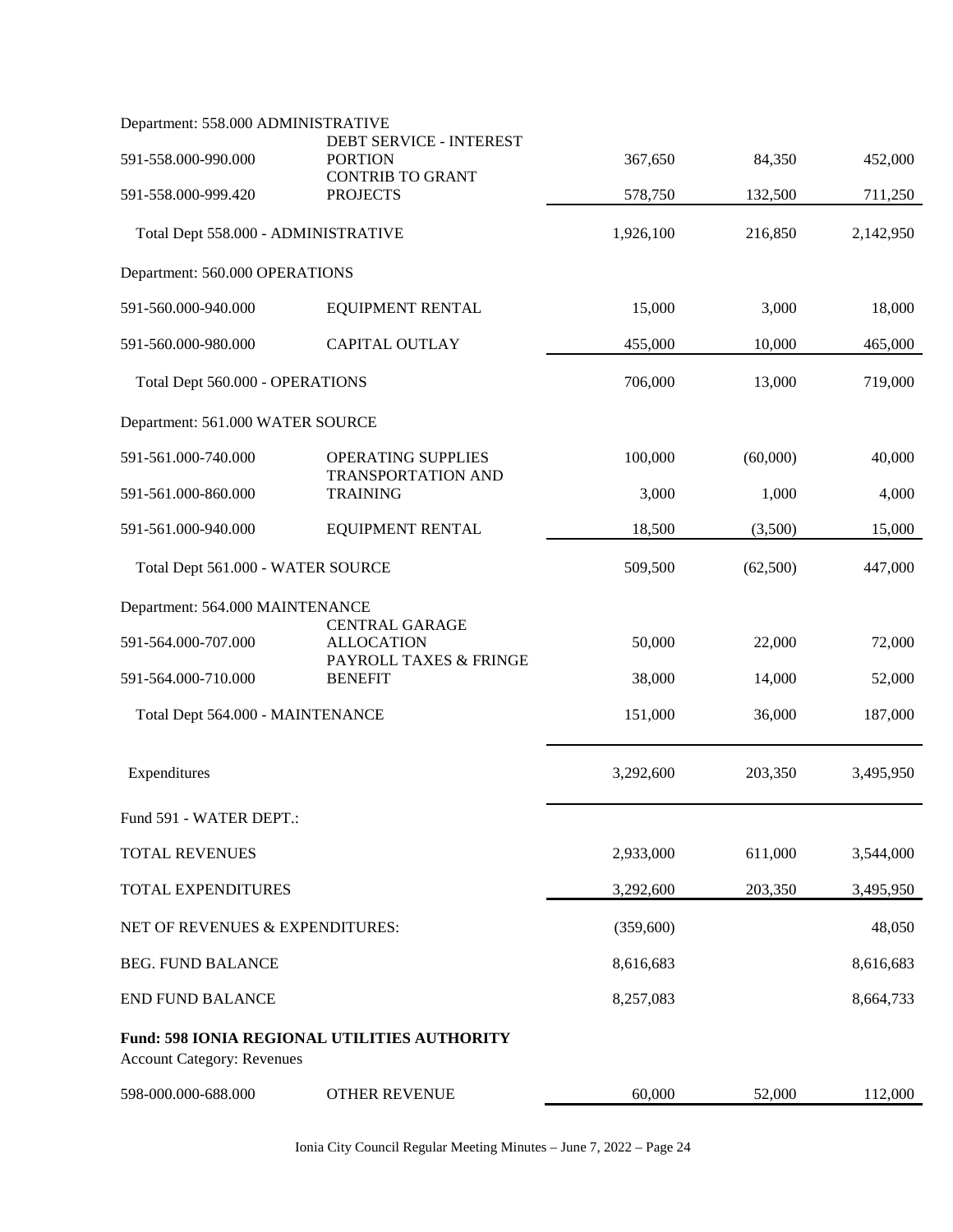| Revenues                                                                    |                                              | 2,082,000 | 52,000    | 2,134,000 |
|-----------------------------------------------------------------------------|----------------------------------------------|-----------|-----------|-----------|
| <b>Account Category: Expenditures</b><br>Department: 558.000 ADMINISTRATIVE |                                              |           |           |           |
| 598-558.000-851.000                                                         | <b>TELEPHONE</b>                             | 7,000     | 1,000     | 8,000     |
| 598-558.000-980.000                                                         | CAPITAL OUTLAY                               | 1,000,000 | (750,000) | 250,000   |
| Total Dept 558.000 - ADMINISTRATIVE                                         |                                              | 1,861,500 | (749,000) | 1,112,500 |
| Department: 563.000 TREATMENT PLANT                                         |                                              |           |           |           |
| 598-563.000-741.000                                                         | OPERATING SUPPLIES-<br><b>CHEMICALS</b>      | 103,000   | 7,000     | 110,000   |
| 598-563.000-801.000                                                         | <b>CONTRACTUAL &amp;</b><br>PROFESSIONAL SEV | 200,000   | (150,000) | 50,000    |
| Total Dept 563.000 - TREATMENT PLANT                                        |                                              | 813,000   | (143,000) | 670,000   |
| Department: 565.000 LIFT STATION                                            |                                              |           |           |           |
| 598-565.000-940.000                                                         | <b>EQUIPMENT RENTAL</b>                      |           | 250       | 250       |
| Total Dept 565.000 - LIFT STATION                                           |                                              | 57,500    | 250       | 57,750    |
| Expenditures                                                                |                                              | 2,732,000 | (891,750) | 1,840,250 |
| Fund 598 - IONIA REGIONAL UTILITIES AUTHORITY:                              |                                              |           |           |           |
| <b>TOTAL REVENUES</b>                                                       |                                              | 2,082,000 | 52,000    | 2,134,000 |
| TOTAL EXPENDITURES                                                          |                                              | 2,732,000 | (891,750) | 1,840,250 |
| NET OF REVENUES & EXPENDITURES:                                             |                                              | (650,000) |           | 293,750   |
| <b>BEG. FUND BALANCE</b><br><b>END FUND BALANCE</b>                         |                                              | 9,340,111 |           | 9,340,111 |
|                                                                             |                                              | 8,690,111 |           | 9,633,861 |
| <b>Fund: 661 CENTRAL GARAGE</b><br><b>Account Category: Revenues</b>        |                                              |           |           |           |
| 661-000.000-662.000                                                         | <b>EQUIPMENT RENTAL</b><br><b>CHARGES</b>    | 420,000   | 60,000    | 480,000   |
| 661-000.000-688.000                                                         | <b>OTHER REVENUE</b>                         | 2,000     | 1,700     | 3,700     |
| Revenues                                                                    |                                              | 472,100   | 61,700    | 533,800   |

Account Category: Expenditures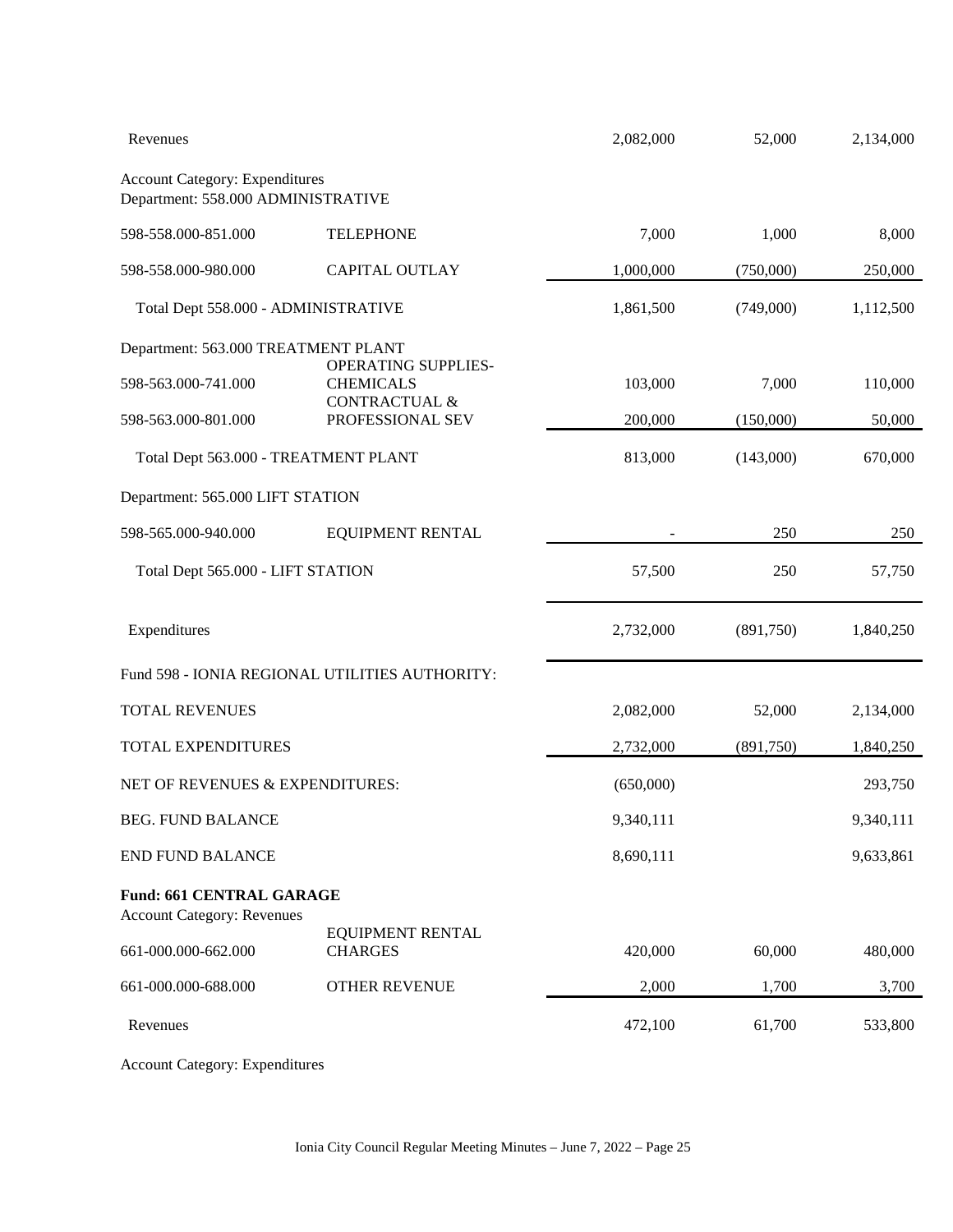| Department: 442.000 OPERATIONS  |                                  |           |          |           |
|---------------------------------|----------------------------------|-----------|----------|-----------|
|                                 | <b>SALARY &amp; WAGES WORK</b>   |           |          |           |
| 661-442.000-703.200             | <b>FOR OTHERS</b>                | 18,000    | 6,000    | 24,000    |
|                                 | PAYROLL TAXES & FRINGE           |           |          |           |
| 661-442.000-710.000             | <b>BENEFIT</b>                   | 60,000    | 14,000   | 74,000    |
|                                 | OPERATING SUPPLIES-GAS           |           |          |           |
| 661-442.000-743.000             | & OIL                            | 34,000    | 6,000    | 40,000    |
|                                 | <b>CONTRACTUAL &amp;</b>         |           |          |           |
| 661-442.000-801.000             | PROFESSIONAL SEV                 | 15,000    | 1,000    | 16,000    |
|                                 | <b>VEHICLE REPAIR &amp;</b>      |           |          |           |
| 661-442.000-930.000             | <b>MAINTENANCE</b>               | 36,000    | 2,000    | 38,000    |
|                                 | <b>BUILDING REPAIR &amp;</b>     |           |          |           |
| 661-442.000-931.000             | <b>MAINTENANCE</b>               | 10,000    | (8,000)  | 2,000     |
|                                 |                                  |           |          |           |
| 661-442.000-940.000             | <b>EQUIPMENT RENTAL</b>          | 25,000    | 5,000    | 30,000    |
|                                 | <b>EQUIP RENTAL - BLDG &amp;</b> |           |          |           |
| 661-442.000-940.200             | <b>GROUNDS</b>                   | 20,000    | (19,000) | 1,000     |
|                                 |                                  |           |          |           |
| Total Dept 442.000 - OPERATIONS |                                  | 305,000   | 7,000    | 312,000   |
|                                 |                                  |           |          |           |
|                                 |                                  |           |          |           |
|                                 |                                  |           |          |           |
| Expenditures                    |                                  | 496,450   | 7,000    | 503,450   |
|                                 |                                  |           |          |           |
| Fund 661 - CENTRAL GARAGE:      |                                  |           |          |           |
|                                 |                                  |           |          |           |
| <b>TOTAL REVENUES</b>           |                                  | 472,100   | 61,700   | 533,800   |
|                                 |                                  |           |          |           |
| TOTAL EXPENDITURES              |                                  | 496,450   | 7,000    | 503,450   |
|                                 |                                  |           |          |           |
| NET OF REVENUES & EXPENDITURES: |                                  | (24, 350) |          | 30,350    |
|                                 |                                  |           |          |           |
| <b>BEG. FUND BALANCE</b>        |                                  | 1,200,254 |          | 1,200,254 |
|                                 |                                  |           |          |           |
| <b>END FUND BALANCE</b>         |                                  | 1,175,904 |          | 1,230,604 |
|                                 |                                  |           |          |           |

# **Introduction & First Reading – Ordinance No. 565; RT, Two-Family Residential District Rezoning (NB#2)**

The Planning Commission has been examining the RT, Two-Family Residential District and noted that a number of zoning lot nonconformities exist. The Commission requested an ordinance be drafted to address the nonconformities and to permit additional two-family residential in response to unmet housing needs in the community. Ordinance No. 565 proposes to rezone 77 parcels from the R-1, One-Family Residential District to the RT, Two-Family Residential District. Ordinance No. 565 would accomplish primarily two things:

- 1. Enable a limited number of property owners to implement two-family residential units;
- 2. Bring numerous non-conforming lots from the R-1 District into compliance with the requirements of the RT District.

Ordinance No. 565 is recommended for approval by the Planning Commission.

 A motion was made by Councilmember Winters, seconded by Councilmember Starr, to introduce and conduct a first reading of Ordinance No. 565, an ordinance that would rezone 77 parcels from the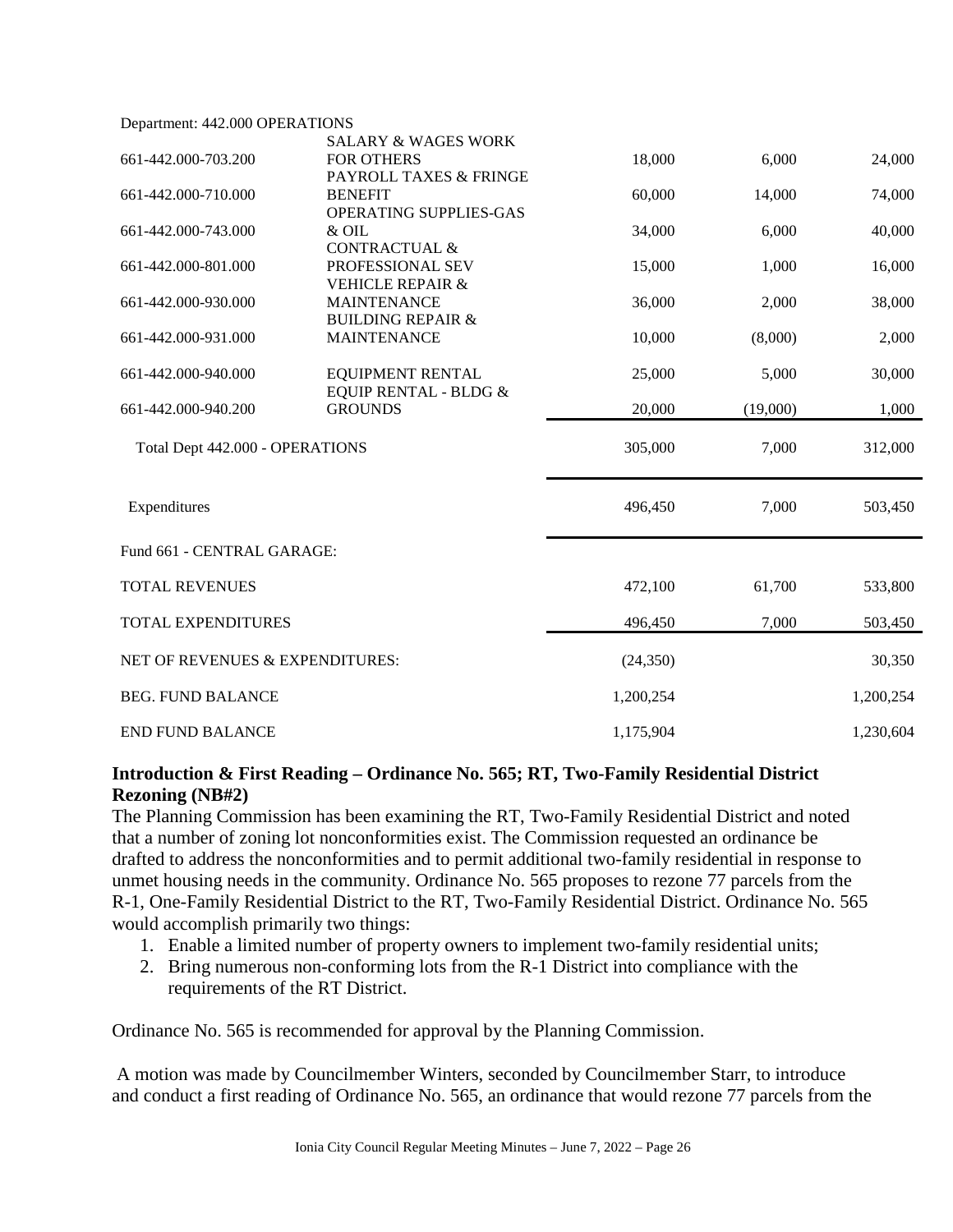R-1, One-Family Residential District to the RT, Two-Family Residential District. It is further requested, that the Council consider a motion to set a Public Hearing regarding the proposed ordinance for **7:00 PM, Tuesday, July 5, 2022 at Ionia City Hall.** 

Roll Call Vote: Ayes: Lee, Starr, Millard, Gustafson, Waterman, Milewski, Winters, Kelley, and Balice Nays: None MOTION CARRIED

### **CITY OF IONIA IONIA COUNTY, MICHIGAN Ordinance No. 565**

## **AN ORDINANCE TO REZONE PARCELS FROM R-1, ONE FAMILY RESIDENTIAL, TO RT, TWO FAMILY RESIDENTIAL, AND TO CORRESPONDINGLY AMEND THE OFFICIAL ZONING MAP AS PROVIDED FOR IN PART TWELVE (PLANNING AND ZONING CODE), TITLE SIX (ZONING), SECTION 1246.02 (DISTRICT BOUNDARIES) OF THE CODIFIED ORDINANCES OF THE CITY OF IONIA**

### **THE CITY OF IONIA HEREBY ORDAINS:**

Section 1. Rezoning of Property. That the following described parcels are hereby rezoned from the R-1, One Family Residential Zoning District, to the RT, Two Family Residential Zoning District:

| <b>Address</b>     | <b>Parcel ID Number</b> |
|--------------------|-------------------------|
| 404 E. Main Street | 34-204-210-000-115-00   |
| 414 E. Main Street | 34-204-210-000-125-00   |
| 418 E. Main Street | 34-204-210-000-120-00   |
| 426 E. Main Street | 34-204-210-000-145-00   |
| 432 E. Main Street | 34-204-210-000-150-00   |
| 433 E. Main Street | 34-204-090-000-375-00   |
| 436 E. Main Street | 34-204-210-000-155-00   |
| 439 E. Main Street | 34-204-090-000-370-00   |
| 442 E. Main Street | 34-204-210-000-160-00   |
| 445 E. Main Street | 34-204-090-000-365-00   |
| 446 E. Main Street | 34-204-210-000-165-00   |
| 455 E. Main Street | 34-204-090-000-360-00   |
| 457 E. Main Street | 34-204-090-000-325-00   |
| 502 E. Main Street | 34-204-090-000-680-01   |
| 509 E. Main Street | 34-204-090-000-320-00   |
| 510 E. Main Street | 34-204-090-000-685-00   |
| 517 E. Main Street | 34-204-090-000-295-00   |
| 520 E. Main Street | 34-204-090-000-690-00   |
| 521 E. Main Street | 34-204-090-000-290-00   |
|                    |                         |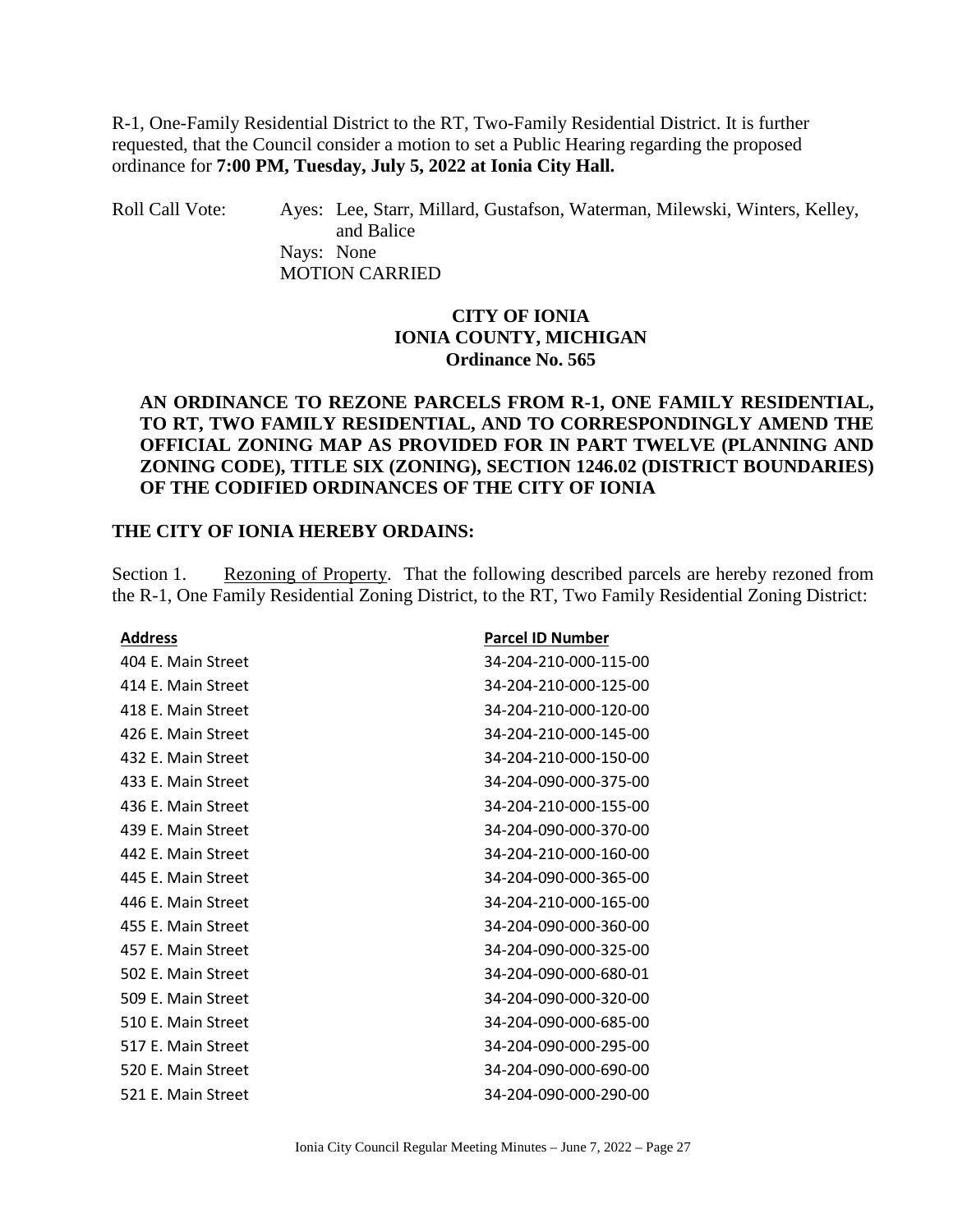| 527 E. Main Street   | 34-204-090-000-285-00 |
|----------------------|-----------------------|
| 528 E. Main Street   | 34-204-090-000-695-00 |
| 536 E. Main Street   | 34-204-090-000-705-00 |
| 541 E. Main Street   | 34-204-090-000-275-00 |
| 544 E. Main Street   | 34-204-090-000-710-00 |
| 550 E. Main Street   | 34-204-090-000-715-00 |
| 603 E. Main Street   | 34-204-120-000-005-00 |
| 611 E. Main Street   | 34-204-120-000-010-00 |
| 615 E. Main Street   | 34-204-120-000-015-00 |
| No Street Address    | 34-204-120-000-020-01 |
| 621 E. Main Street   | 34-204-120-000-020-02 |
| 627 E. Main Street   | 34-204-120-000-025-00 |
| 633 E. Main Street   | 34-204-120-000-030-00 |
| 644 E. Main Street   | 34-203-240-000-125-00 |
| 645 E. Main Street   | 34-204-120-000-040-10 |
| 653 E. Main Street   | 34-204-120-000-045-00 |
| 665 E. Main Street   | 34-204-120-000-050-01 |
| 701 E. Main Street   | 34-204-120-000-055-00 |
| 704 E. Main Street   | 34-203-240-000-010-00 |
| 705 E. Main Street   | 34-204-120-000-060-00 |
| 710 E. Main Street   | 34-204-190-000-290-00 |
| 713 E. Main Street   | 34-204-120-000-065-00 |
| 714 E. Main Street   | 34-204-190-000-285-00 |
| 718 E. Main Street   | 34-204-190-000-295-00 |
| 719 E. Main Street   | 34-204-120-000-075-00 |
| 721 E. Main Street   | 34-204-120-000-070-00 |
| 722 E. Main Street   | 34-204-190-000-300-00 |
| 727 E. Main Street   | 34-204-120-000-080-00 |
| 728 E. Main Street   | 34-204-190-000-305-00 |
| 733 E. Main Street   | 34-204-120-000-085-00 |
| 734 E. Main Street   | 34-204-190-000-310-00 |
| 737 E. Main Street   | 34-204-120-000-090-00 |
| 740 E. Main Street   | 34-204-190-000-315-00 |
| 743 E. Main Street   | 34-204-120-000-100-00 |
| 746 E. Main Street   | 34-204-190-000-320-00 |
| 131 Cleveland Street | 34-204-120-000-050-00 |
| 109 Mill Street      | 34-204-090-000-355-00 |
| 112 Mill Street      | 34-204-090-000-330-00 |
| 113 Mill Street      | 34-204-090-000-350-00 |
| 116 Mill Street      | 34-204-090-000-315-00 |
| 119 Mill Street      | 34-204-090-000-345-00 |
| 120 Mill Street      | 34-204-090-000-310-00 |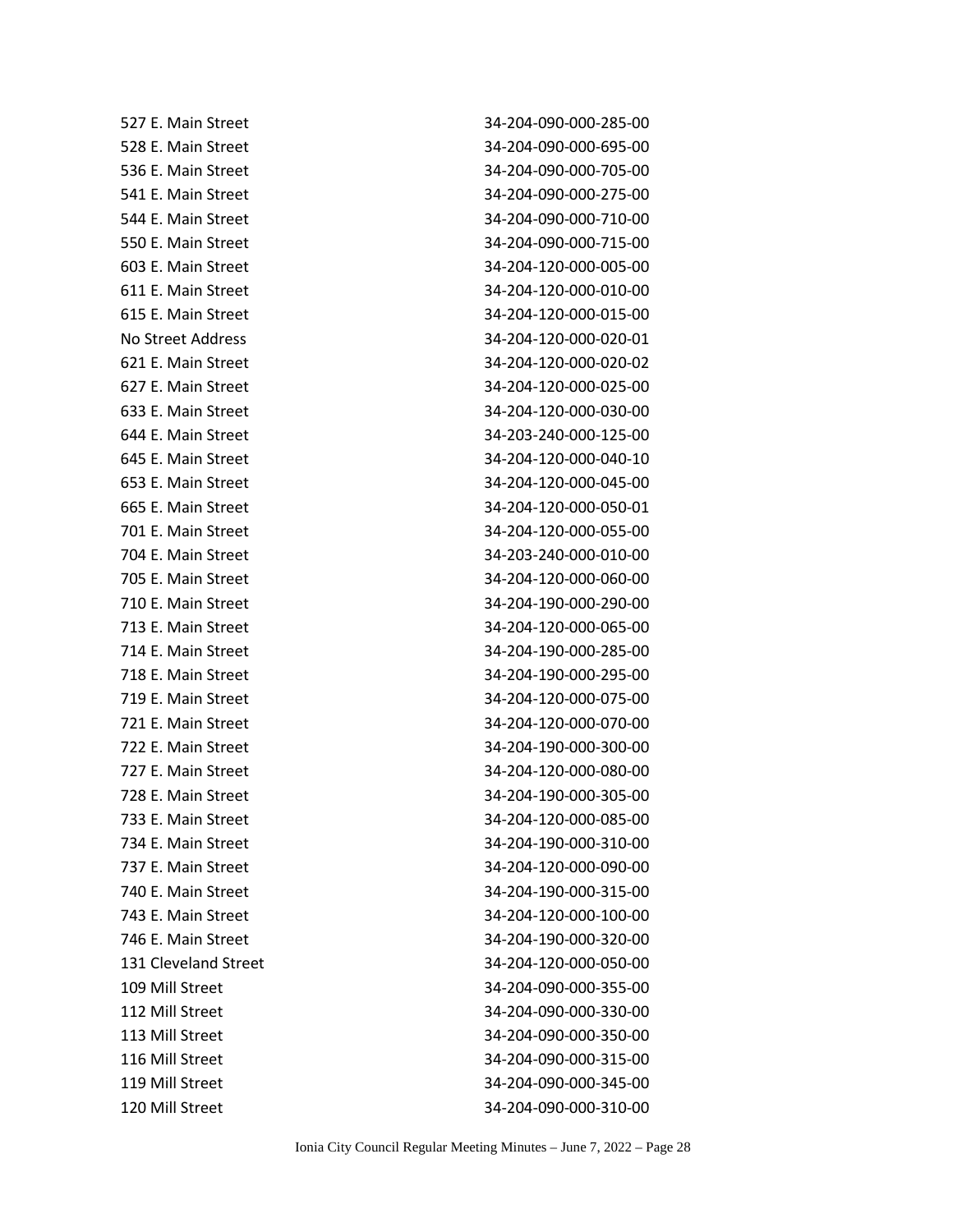| 123 Mill Street     | 34-204-090-000-340-00 |
|---------------------|-----------------------|
| 124 Mill Street     | 34-204-090-000-305-00 |
| 129 Mill Street     | 34-204-090-000-335-00 |
| 514 Blanchard Court | 34-204-090-000-300-00 |
| 516 Blanchard Court | 34-204-090-000-208-00 |
| 13 Stevenson Place  | 34-204-090-000-475-00 |
| 17 Stevenson Place  | 34-204-090-000-465-00 |
| 20 Stevenson Place  | 34-204-090-000-380-00 |
| 23 Stevenson Place  | 34-204-090-000-460-00 |
| 24 Stevenson Place  | 34-204-090-000-390-00 |
| 27 Stevenson Place  | 34-204-090-000-445-00 |
| 31 Stevenson Place  | 34-204-090-000-440-00 |
| 32 Stevenson Place  | 34-204-090-000-385-00 |
| 36 Stevenson Place  | 34-204-090-000-395-00 |
| 39 Stevenson Place  | 34-204-090-000-435-00 |
| 41 Stevenson Place  | 34-204-090-000-400-00 |

Section 2. Amendment of Zoning Map. That the official Zoning Map of the City of Ionia, Michigan, referenced in Part Twelve, Title Six, Section 1246.02 of the Codified Ordinances of the City of Ionia, shall be amended upon the effective date of this Ordinance to reflect the rezoning of the parcels set forth in Section 1, above.

Section 3. Publication and Effective Date. That the City Clerk shall cause notice of the adoption of this Ordinance to be published in the manner provided by law. This Ordinance shall take effect seven (7) days after it, or a summary thereof as permitted by law, is published in the Daily News, a newspaper of general circulation in the City, unless otherwise provided by law.

Section 4. Repealer. All ordinances and parts of ordinances in conflict herewith are repealed to the extent of any such conflict.

**Point Broadband – License Agreement for Cabinet to be placed on City Property (NB#3)**  Point Broadband was approved a unilateral (five year) METRO Act permit by the City of Ionia on January 12, 2022. Consistent with that permit, Point Broadband is now in the process of installing communication facilities throughout the City that include strategically placed above-ground cabinets.

A motion was made by Councilmember Milewski, seconded by Councilmember Starr, to approve the proposed license agreement, which would allow Point Broadband to locate an above-ground cabinet on City property and access/maintain it as specified in the agreement.

Roll Call Vote: Ayes: Starr, Millard, Gustafson, Waterman, Milewski, Winters, Kelley, Lee, and Balice Nays: None MOTION CARRIED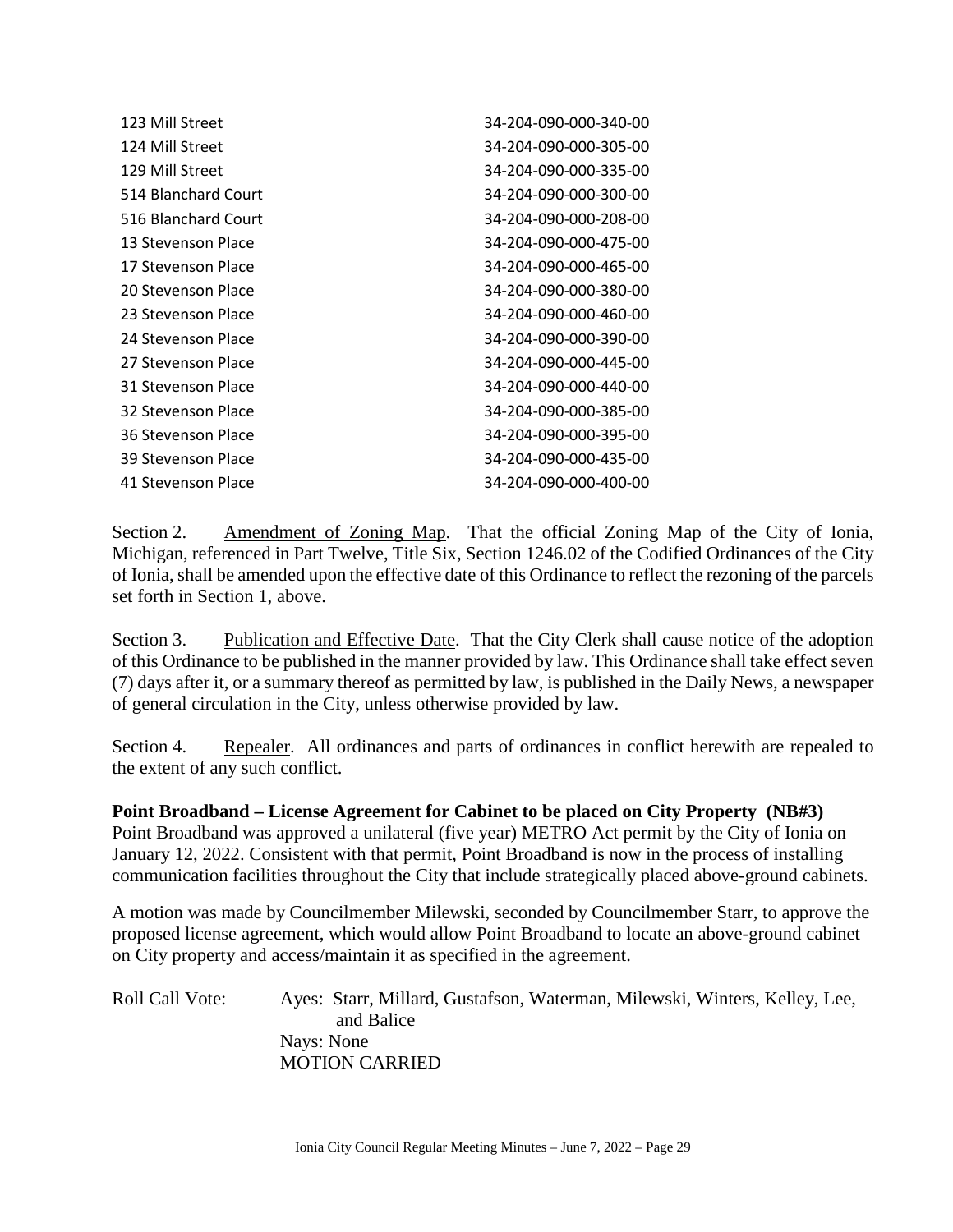### **Appointments to Various City Boards and Commissions (NB#4)**

Per Section 2.03 Mayor of the Ionia City Charter, Mayor Balice made a recommendation for appointment by the City Council:

### **Ionia Community Library Board of Trustees**

Nancy Miller – Term expires 6/30/2026

A motion was made by Councilmember Starr, seconded by Councilmember Waterman, to appoint Nancy Miller to the Ionia Community Library Board of Trustees for a term beginning July 1, 2022, and ending June 30, 2026.

Roll Call Vote: Ayes: Millard, Gustafson, Waterman, Milewski, Winters, Kelley, Lee, and Balice. Nays: None MOTION CARRIED

#### **Michigan Municipal League – Membership Renewal – July 1, 2022—June 30, 2023 (NB#5)**

The Michigan Municipal League (MML) is a membership organization that has worked for over a century to improve Michigan communities and strengthen local government. The City of Ionia has been a member of MML for decades and has benefitted from many of the offered programs and initiatives. Membership is renewed on an annual basis, set to expire June 30, 2022.

A motion was made by Councilmember Milewski, seconded by Kelley, to continue the membership in the Michigan Municipal League for the period July 1, 2022—June 30, 2023.

Roll Call Vote: Ayes: Gustafson, Waterman, Milewski, Winters, Kelley, Lee, Starr, Millard, and Balice. Nays: None MOTION CARRIED

### **Public Safety Building – Roof Replacement (NB#6)**

The roof at the city's Public Safety Building suffered significant damage as the result of an April storm. A claim was subsequently filed with our insurance company, the Michigan Municipal League (MML). MML determined the insurable loss for this roof is \$28,279.40, less recoverable depreciation and a \$250 deductible, for a net payment to the City of \$23,566.53 following completion of repairs.

Due to the scope of damage and age of the roof original to the 1991 building, quotes were subsequently sought for complete roof replacement. Two quotes were received as follows:

| Weather Shield Roofing Systems, Grand Rapids MI | \$33,948.00*   |
|-------------------------------------------------|----------------|
| West Michigan Roofing, Spring Lake, MI          | $$34,975.00**$ |

\* Contract notes typical change order increase at end of project ranging from 15% - 30%

\*\* Contract notes estimated material package additional charge not to exceed \$2,960.